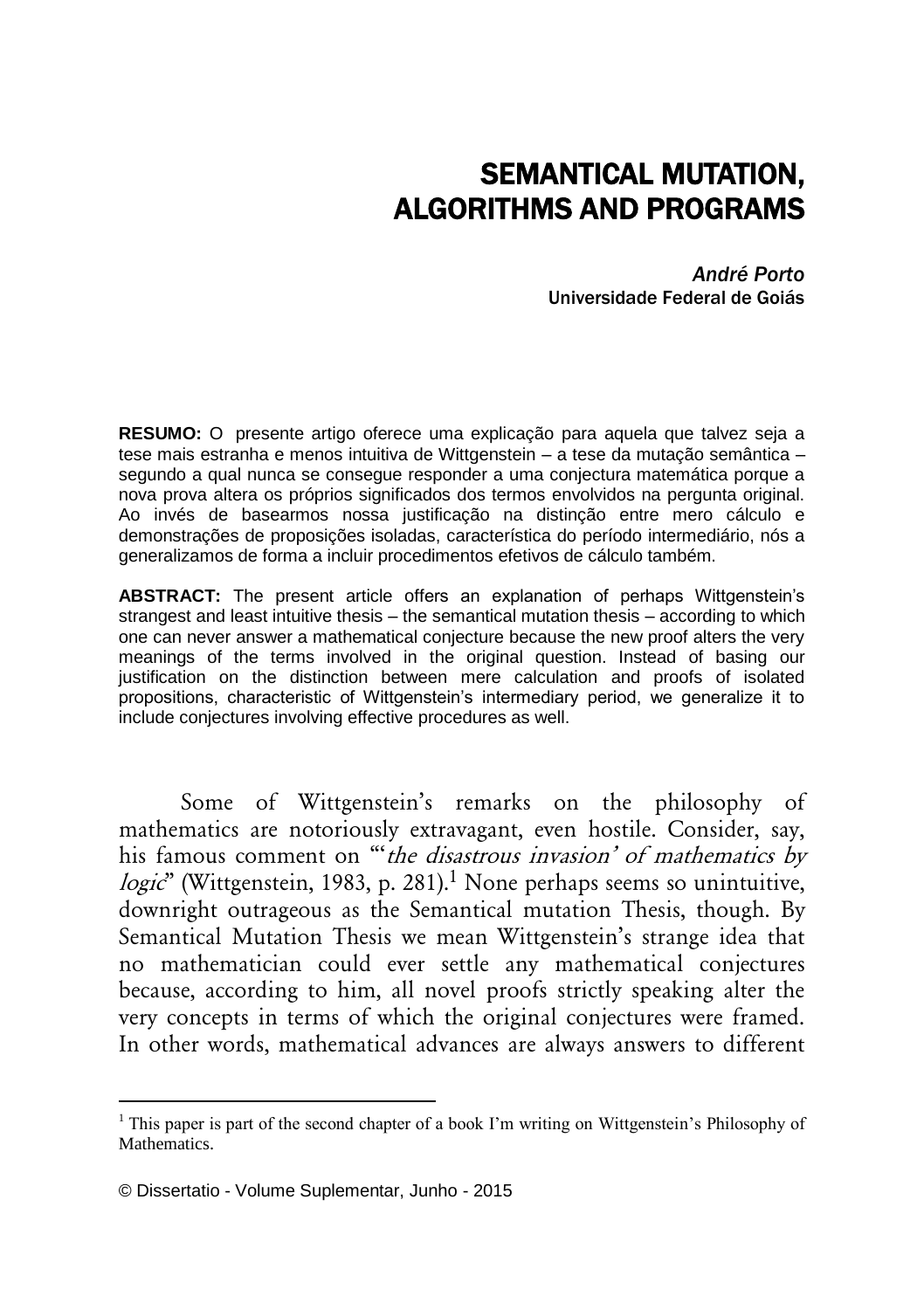questions than their original motivating conjectures. Again according to Wittgenstein there will always be a "semantical gap" between conjectures and the rule they engender. One can never "level up" the two groups; a new mathematical advance always represents a conceptual modification. Thus the name we've proposed to this idea.

There is no doubt that Wittgenstein did maintain these eccentric ideas in his so-called middle period:

> … once a proof has been supplied, it in no way proves what had been conjectured, … you can't conjecture the proof until you've got it, and not then, either. (Wittgenstein, 2005, pp. 418-9)

> Why do I say that we don't "discover" a proposition like the fundamental theorem of algebra, but instead "construct" it? – Because in proving it we give it a new sense that it didn't have before. (Wittgenstein, 2005, p. 428)

> The "medical proof " didn't incorporate the hypothesis it proved into a new calculus, and so didn't give it a new sense; a mathematical proof incorporates the mathematical proposition into a new calculus, and alters its position in mathematics. (Wittgenstein, 2005, p. 426)

There is less agreement whether Wittgenstein did continue to support these ideas in his latter, mature years. Apparently, the majority of the authors (Wright, 1980, p. Chp 3; Shanker, 1987, p. Chp 3; Diamond, 1991, p. Chp 10; Glock, 1996) (Marion & Okada, 2012; Schroeder, 2012; Säätelä, 2011) are "continuists". For them Wittgenstein never changed his mind about these odd opinions. But there is a smaller group which suggests quite the opposite:

> The calculus conception [from the middle period] was unable to account for the change and growth of mathematics, while the language-game conception [from the latter period] emphasizes this. The bizarre views [on semantical mutation] that have earned many commentators' derision drop out. (Gerrard, 1991, p. 132) <sup>2</sup>

<u>.</u>

<sup>&</sup>lt;sup>2</sup> See also (Frascolla, 2004, pp. 180-1; Panjvani, 2006, pp. 420-1). I thank Severin Schroeder for indicating me some of these earlier sources.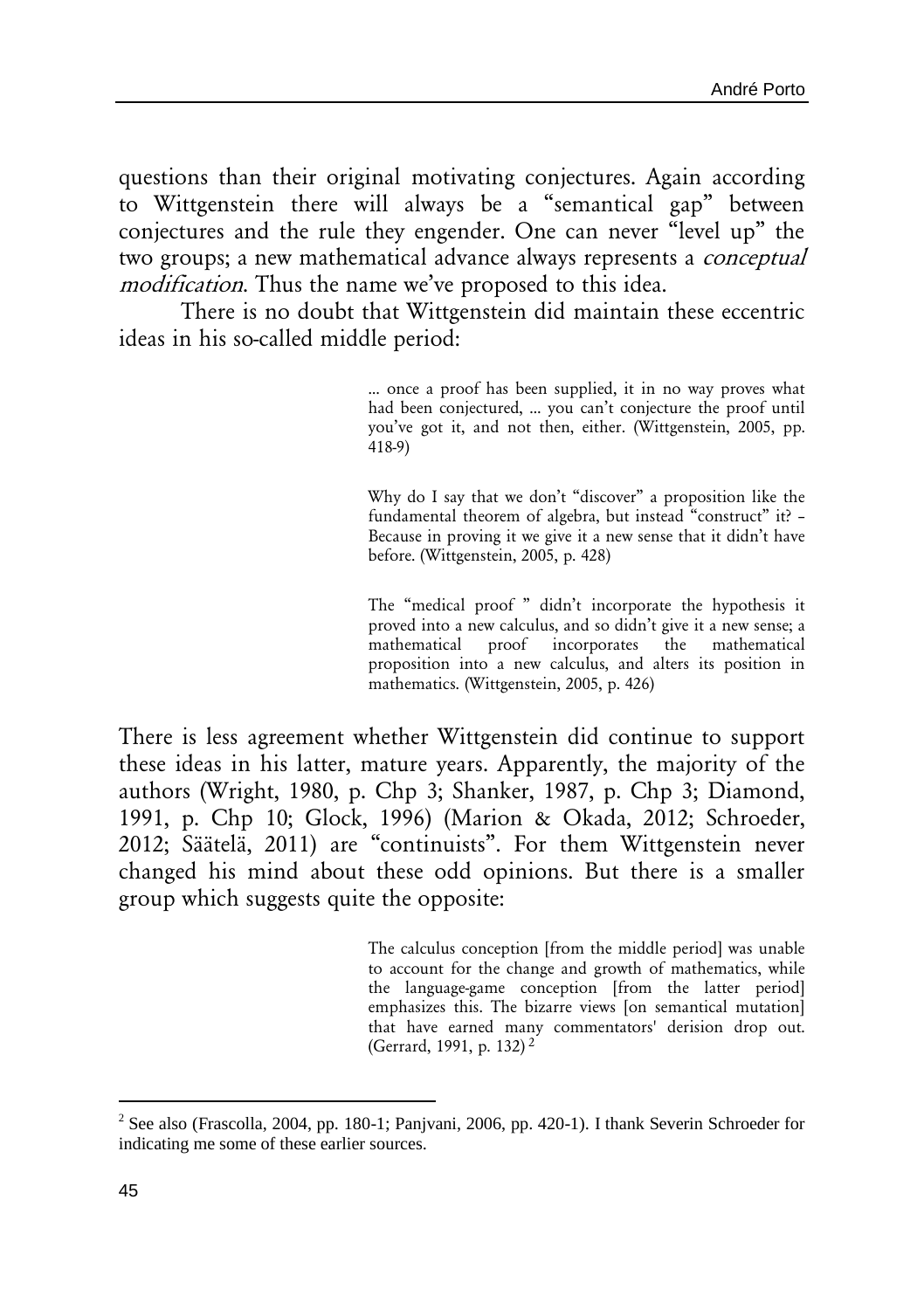For an exegete trying to make sense of Wittgenstein's ideas, it might look as a gain to classify the semantical mutation thesis as a "temporary speculation" within "transitory period" of the philosopher's development. One would still have to explain the source of these strange ideas – perhaps referring to this period's stringent verificationism – but one would be relieved of any further need of justifying this seemingly outrageous proposal. Unfortunately the latter textual evidence does not seem to bear this out. In Wittgenstein's Remarks on the Foundations of Mathematics one reads:

> Now how about this – ought I to say that the same sense can only have one proof? Or that when a proof is found the sense alters?

> Of course some people would oppose this and say: "Then the proof of a proposition cannot ever be found, for, if it has been found, it is no longer the proof of *this* proposition". (Wittgenstein, 1983, p. 366)

> When I said that a proof introduces a new concept, I meant something like: the proof puts a new paradigm among the paradigms of the language …One would like to say: the proof changes the grammar of our language, changes our concepts. (Wittgenstein, 1983, p. 166)

> I should like to say: the proof shows me a new connection, and hence it also gives me a new concept. (Wittgenstein, 1983, p. 297)

The early dismissal of the semantical mutation thesis as a "temporary fling" doesn't appear to be really available. Thus, the only option left open for the exegete would be to squarely face the challenge of making sense of the horrible idea. The task appears daunting, though. Consider the recent discussion on the foundations of mathematics. One finds various proposals for alternative foundations of mathematical knowledge, besides the classical set theoretical one. There are the new categorical foundations, various type-theoretic versions, the intuitionistic reconstructions, even the ultra-finitists. Despite such diversity, there is one point about which all of them seem to agree: the precept that a mathematician is basically a proof-producer. It is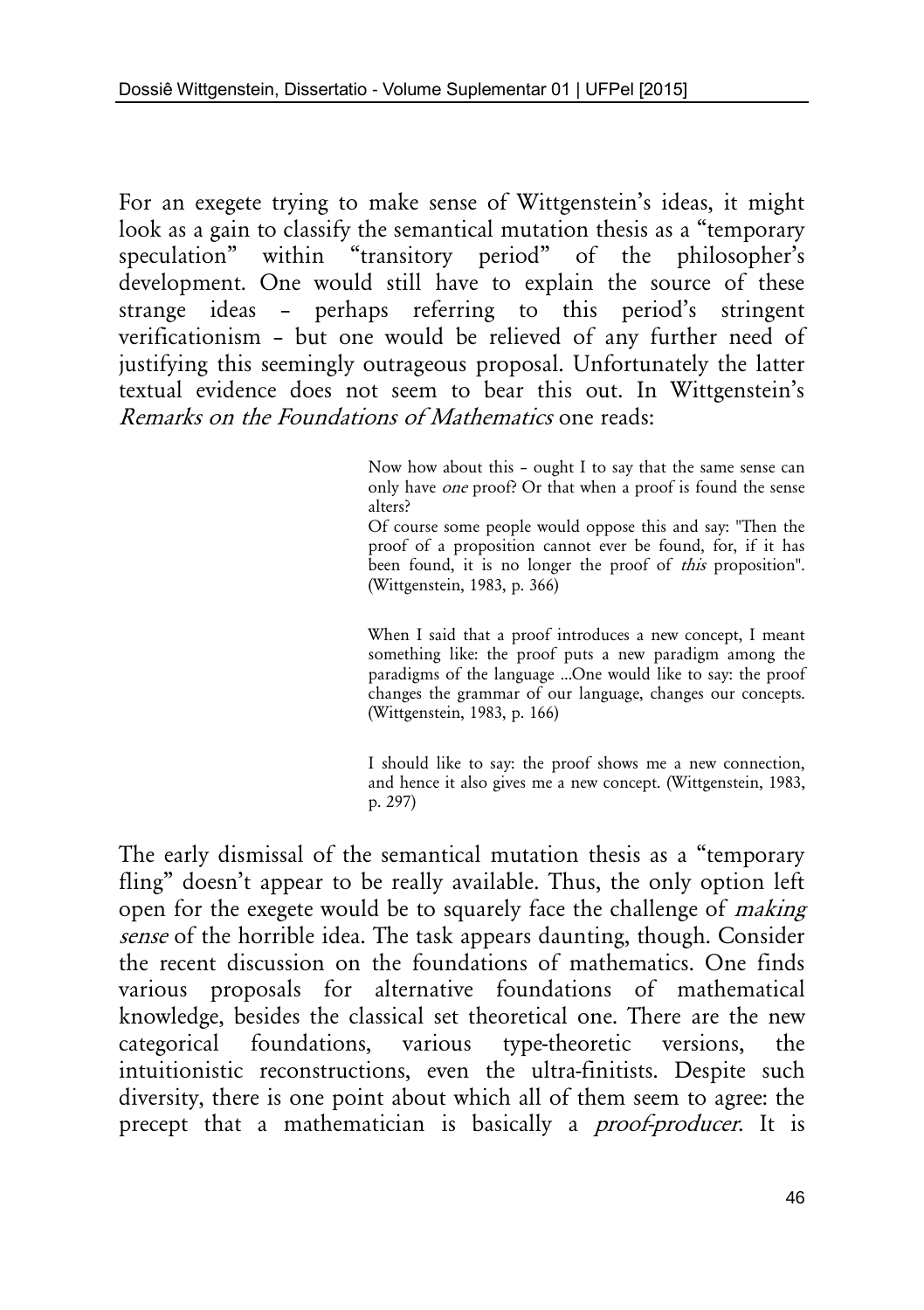precisely this last common ground, perhaps the only common ground shared by all participants of the debate that Wittgenstein's proposal appears to threaten.

Of course, we could insist that Wittgenstein is not discarding the notion of proof. He is just altering the way we construe the connection between a conjecture and its settling proof. But Wittgenstein's proposal seems to undermine the idea that no proof can "come out of the blue". Any new proof was already sort of "potentially there", "prefigured in the very meanings of the mathematical concepts involved". A conjecture-settler (say, Andrew Wiles on Fermat's last theorem) doesn't downright invent his proof. The elements he needed for his achievement were "already there", somehow dormant in some theory (apparently called "the Theory of Elliptic Curves"). No one realized just how that could be done. He was the first to discover a way to do it, thus his claim to glory. All of this is constitutive of the very self-image of the mathematician, his sense of worth, his pride.

If the proof of a conjecture is never an answer to the question which preceded it, if each new proof is merely a semantical mutation which does not come out of any preexisting system which potentially prompts it, then new mathematical advances would appear arbitrary. The whole of mathematics would loose its necessary character. Is this what Wittgenstein is proposing? Of course once again our entire problem here is just how to characterize the notion of a system determining its inferential consequences. Just as in the example of the uncalculated decimal place of Pi (Porto, 2013, p. 83)<sup>3</sup>, Wile's settling of Fermat's conjecture seemed "already somehow determined by a preceding system". Paraphrasing Wittgenstein's famous remark, it's as if the system "ran ahead of us and fixed all its future logical consequences much before any actual mathematician ever realized that opportunity". We are clearly back to where we've started, the crucial question within the rule-following considerations: exactly how does a function determine its *extension*, how does a *program* prefigure its *execution* and, a *system* predetermine its "*logical consequences*"? What should we

<sup>1</sup>  $3$  Any one beyond the 5,000,000,000,001<sup>st</sup>, according to 2010's attempt.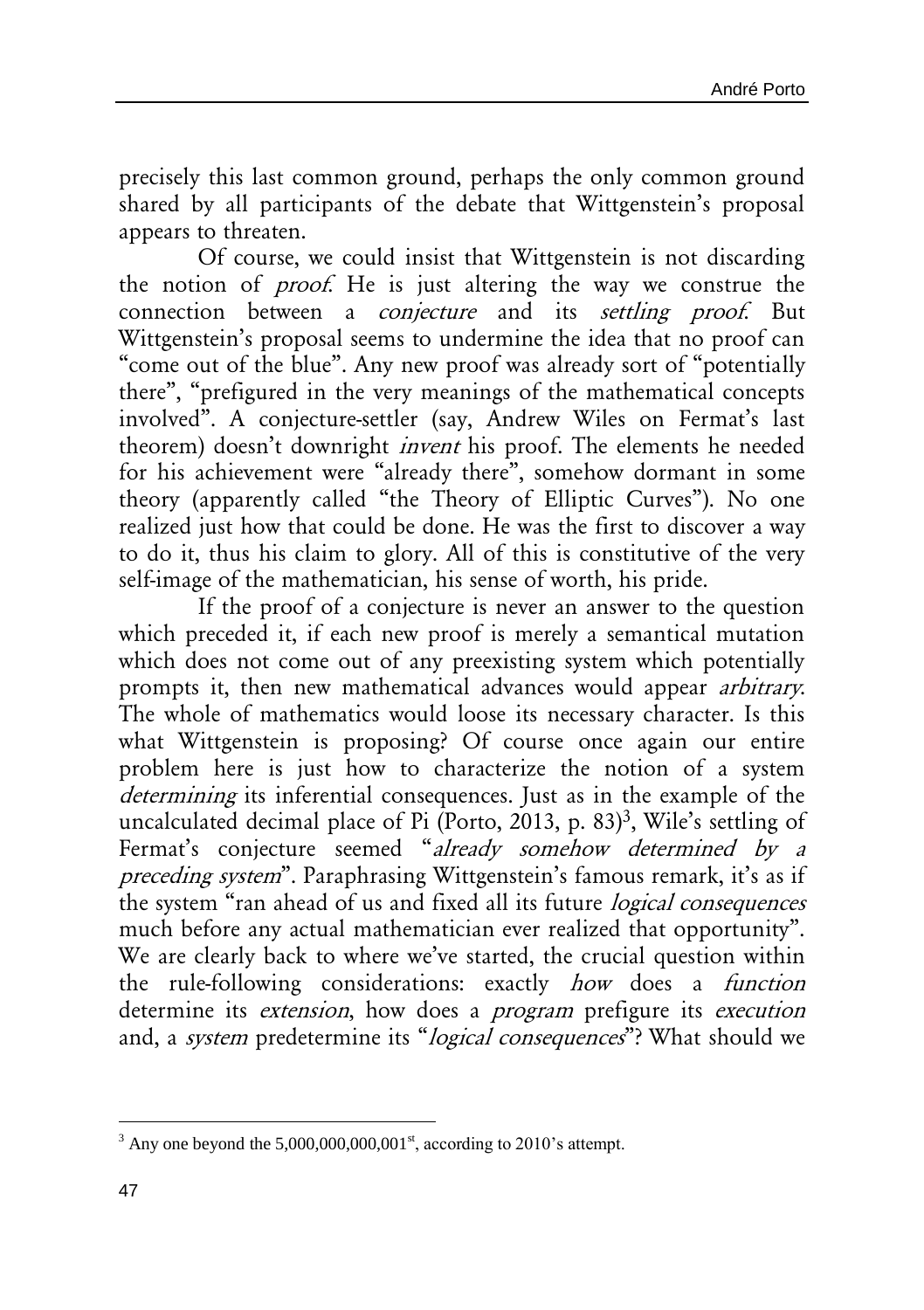say about this "forward abstract inferential potency", this anticipated fixation of all possible mathematical advances?

#### Wittgenstein's pet example of a "Conjecture Settling"

In 1: 7 gibt es ein endliches Problem und ein unendliches. (Wittgenstein, 1979, p. 183)

Let us return to Wittgenstein's texts. To be sure, even the hardheaded philosopher has to accept, "at least a sociological fact", the "phenomenon of conjecture". Mathematicians do seem to answer some old mathematical challenges, even centenary ones, like in Wile's case. Even stubborn Wittgenstein cannot but accept that:

> Sometimes it seems as though mathematical discoveries are made by performing what one might call a mathematical experiment. For example, the mathematician first notices a certain regularity and then proves that it had to be so. (Wittgenstein, 1976, p. 92)

Yes: Wittgenstein himself concedes that "sometimes it seems as though" mathematical conjectures do occur. How could he deny that? One notices an apparent regularity and then demonstrates that that regularity was not accidental at all: it had to happen. The philosopher even has a sort of "pet example" of such phenomenon, the "discovery of the period" in a division such as  $1 \div 3$  or  $1 \div 7$ :

> Suppose a person divides 1 by 3 to see whether 4 turns up in the development. I tell him "You will never get 4; it is hopeless", and draw his attention to the fact that the dividend and remainder are the same. This may never have struck him. Here it looks as though by drawing attention to this fact we did not perform an operation but showed what was already there. It also looks as though this is a quick way of showing what could be shown by carrying on the division to an enormous number of places and concluding that it is hopeless to look for a 4.The use of the rule to show by a short cut that a 4 cannot be found looks very much like giving up looking for a pine tree on being told that pines never grow in the soil of that neighborhood. (WITTGENSTEIN, 1979, p. 182)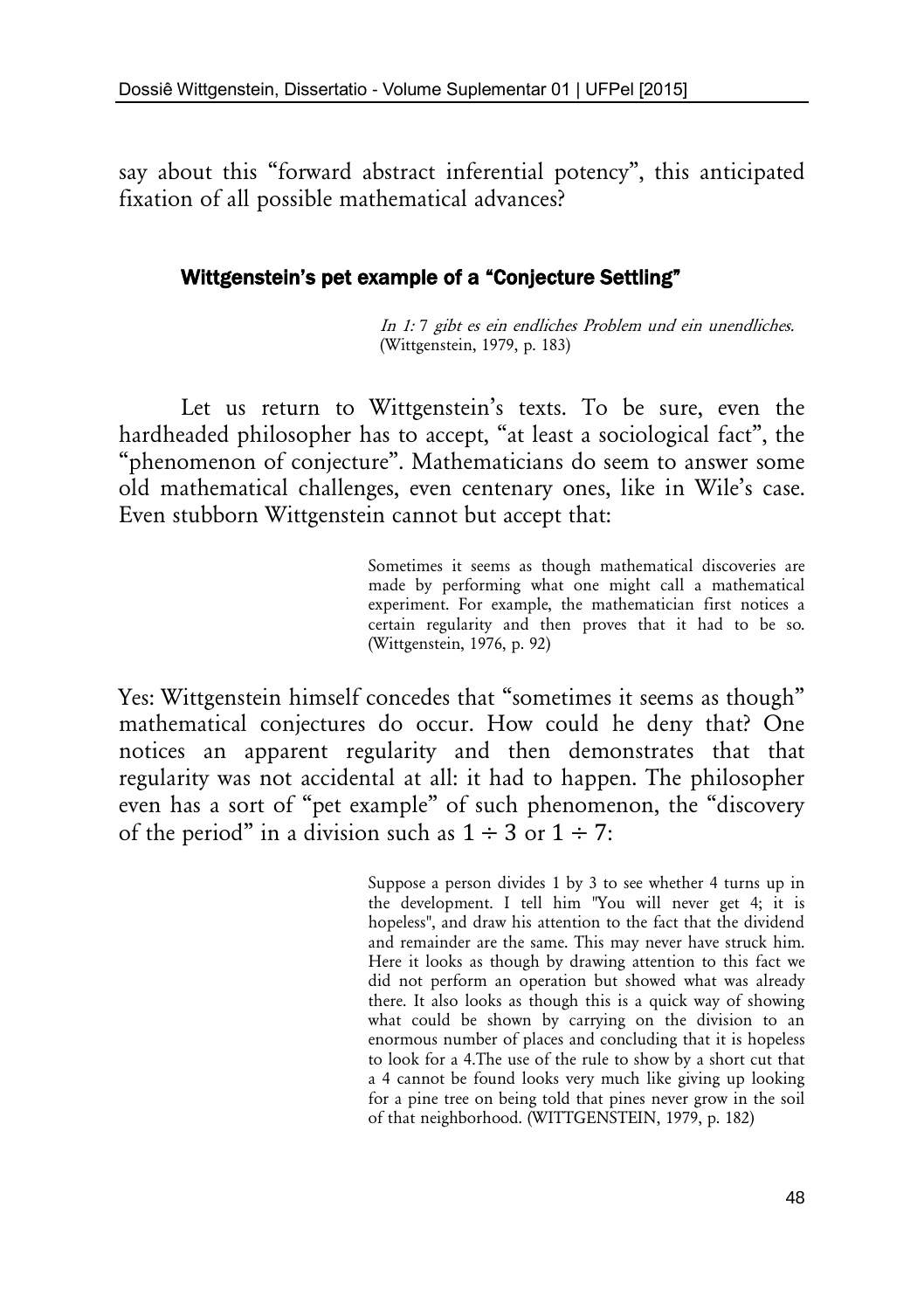To begin our discussion, there is an important point which deserves to be stressed here: his choice of example. In contemporary terms, it involves regularities of an effectively computable operation, a recursive function (the division  $1 \div 3$ ). There is surprisingly little discussion in the secondary literature on Wittgenstein's rather extensive discussions of these recursive processes, the periodic divisions.<sup>4</sup> Perhaps the usual accusation of a lack of mathematical sophistication by the philosopher is at work here.<sup>5</sup>

Be that as it may, the first thing we would like to stress about Wittgenstein's example is the fact that his rather humble question (whether the number 4 will ever turn up in the development of the quotient  $1 \div 3$ ) is carefully chosen to concern mathematical object about which all the participants of the foundational debate on mathematics, be they classicists, intuitionists, finitists or even ultrafinitists, recognize as a genuine mathematical object. Wittgenstein's choice of "conjecture" is anything but unsophisticated. Intuitionists sometimes discard the very meaningfulness of some classical mathematical statements and construals. In consonance with that, some classical mathematical conjectures (say, about inaccessible cardinals) are rejected as pseudo-questions by the intuitionists and even more so by the finitists and ultra-finitists. But the legitimacy of the object in question – a non-exponential recursive process – cannot be questioned, even by an ultra-finitist. The acceptability of Wittgenstein petty conjecture is beyond dispute, even from the point of view of these more "wild" alternatives. His example lays within the (rather narrow) area about which all parties in the foundational debate are in agreement. It's about the very hard core of mathematics.

There is also another important aspect of Wittgenstein's somewhat unassuming pet example which should be pointed out here. His "conjecture" – whether the reappearance of 3's was accidental, or whether one could ever obtain a different number, say, a 4 in the quotient's expansion – is strikingly reminiscent of a most illustrious

1

<sup>4</sup> (Wittgenstein, 1975, pp. 223-34), (Wittgenstein, 2005, pp. 466-7), (Wittgenstein, 1979, pp. 183-6) and (Wittgenstein, 1976, pp. 122-30)

<sup>5</sup> Cf (Bernays, 1986, p. 173; Mac Lane, 1986, p. 444; Putnam, 2007, p. 246)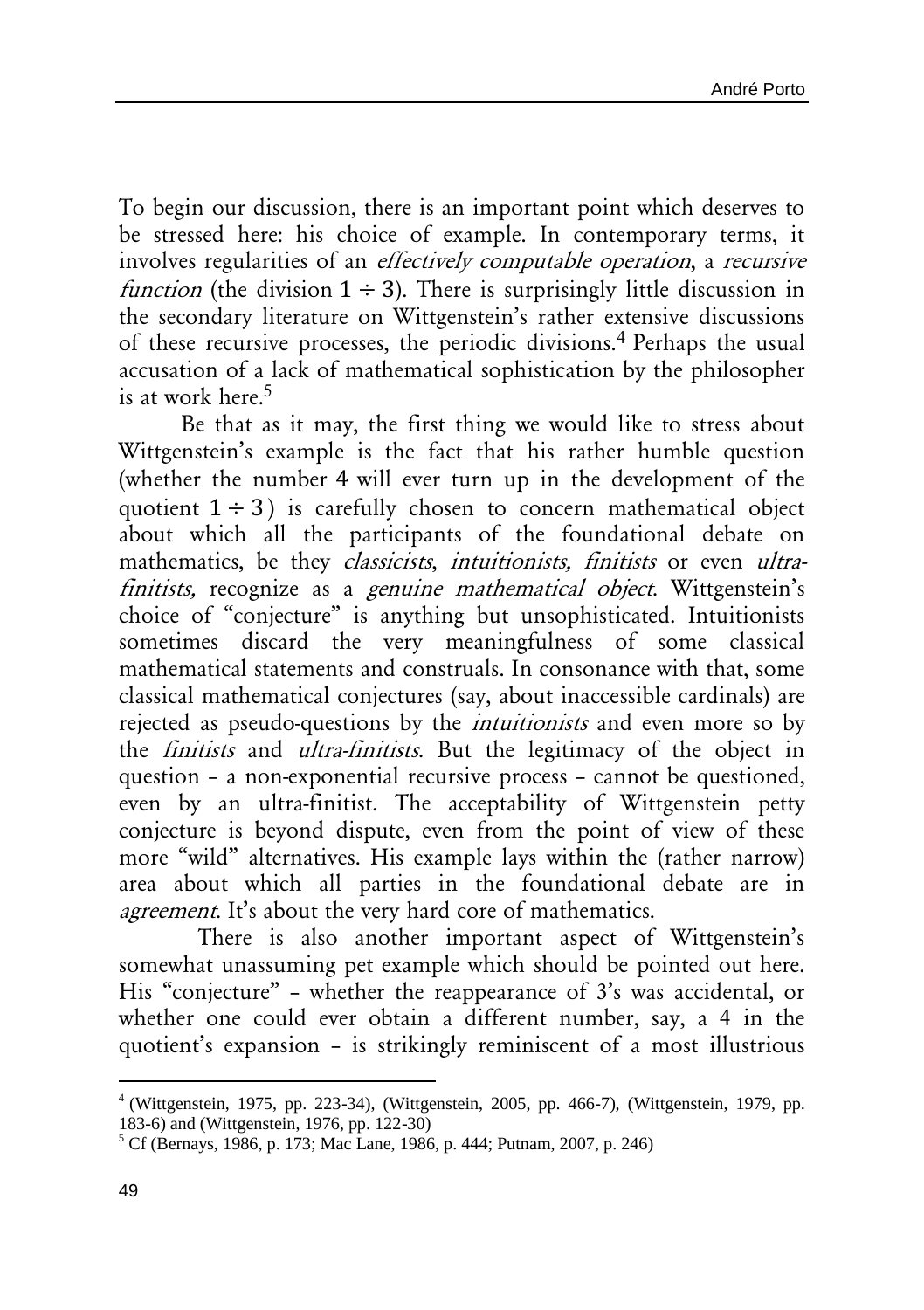problem in Classical Computability Theory: the famous Halting Question. All we would have to do to transmute his conjecture into the halting question would be to shift one's attention from the *quotient* expansion to that of the remainder's expansion and ask: does a number 0 ever turns up in that other expansion? Once again one can gage the centrality of Wittgenstein's investigation: his choice aims at the very heart of the foundational debate: the notions of effective procedure, of infinity and that of computability.

#### What are those conjectures about?

Let us commence our effort to live up to our discouraging task: making sense of Wittgenstein's preposterous-looking thesis of semantical mutation within the very constrictive arena of effective computable functions. We have an operation, the unpretentious division  $1 \div 3$  and we have a "conjecture": whether there will ever be a 4 in the quotient's expansion 0,333 …. We notice that this is true for the initial decimals, and we make an hypothesis: this will always be like that, only 3's will ever turn up in that expansion, it is hopeless to look for a 4. Later, so the tale goes, we "settle our conjecture": we discover that that division is periodic and the period – a single digit "3" – does not include 4 (such as it happens, say, in the cycle of  $1 \div 7$ ).

Our hopeless-looking task, the task confronting any Wittgenstein's wholehearted devotee, would (unfortunately) be: to explain just how "the master" intends to argue in favor of a "semantical mutation" in such direct and transparent cases. What semantical mutation could Wittgenstein be talking about there? What possible conceptual change could have ever taken place in the diminutive transition from the "conjecture" ("Will there ever be a 4?") to its "settling" ("It's periodic, There won't be any  $4's$ "). Just what concept (if any) suffered that so-called "semantical mutation" and what exactly was that mutation?

As we pointed out before, our conjecture has almost the same logical structure as a most distinguished question, the *Halting question*. If Wittgenstein's example would have been just slightly different, we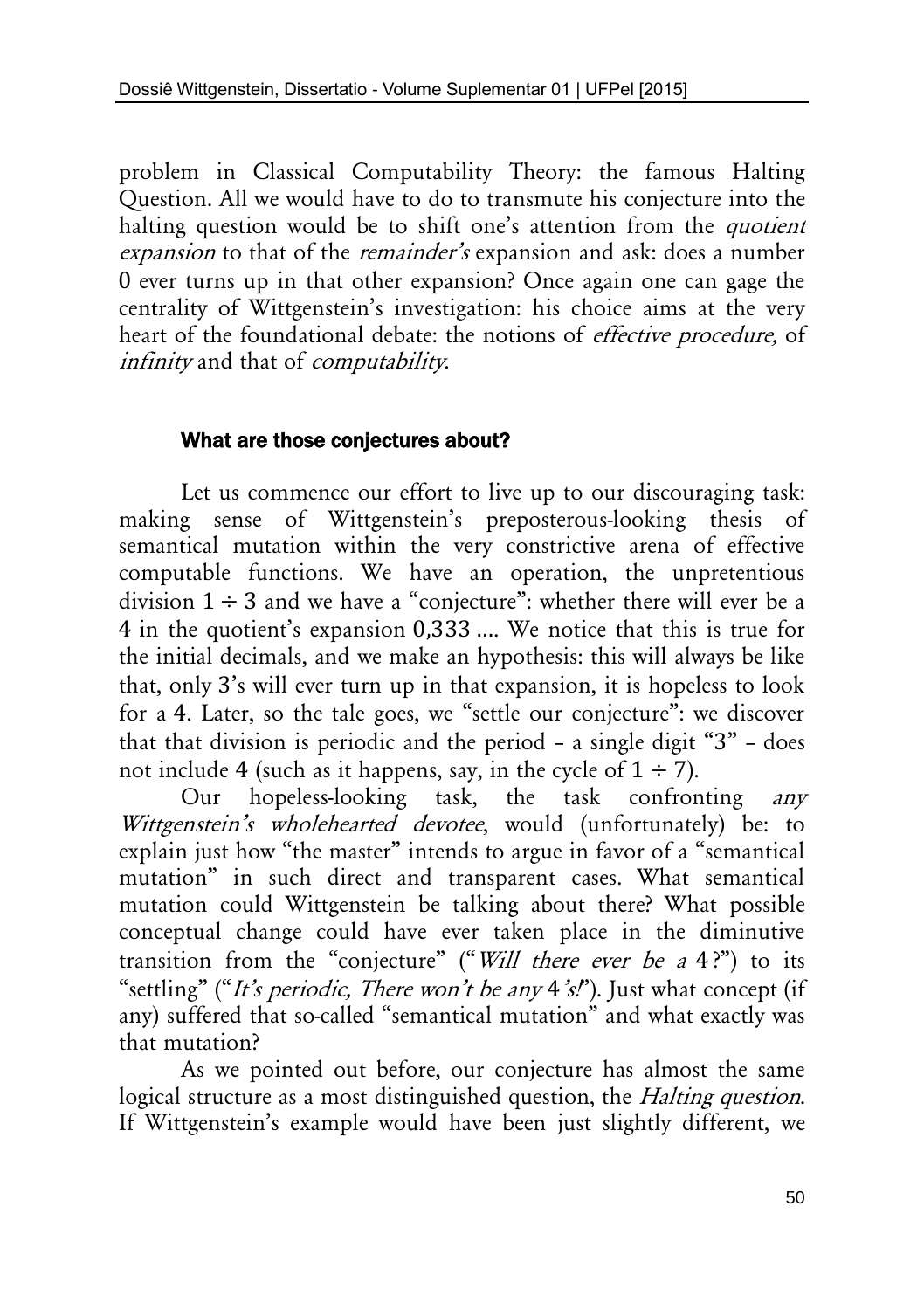would have in front of us precisely a very clear cut instantiation of the famous question about the *infinity* or *finiteness* of that very process. In other words, Wittgenstein's (and the devotee's) challenge will be to somehow show us that even the "halting settling" fails to answer the "halting conjecture": not a very promising task indeed.

We will have to move on by steps, one at a time. We are still not ready to meet our "main challenge" yet. As our first move toward that goal though, we have to begin by pointing out a difference in the way a classicist and an intuitionist construe those questions (the occurrence of 4's and the halting question). The difference concerns the nominal part of that "conjecture": what are we *conjecturing about*? The classical and intuitionistic construals diverge. For the classicist we are talking, of course, about an extension, a set of order pairs, along the lines of, say:

$$
\{(n, q_n) : (1 \div 3)_{(n)} = q_n\}^6
$$

or expressed in characteristically extensional notation:

 $\{(0, 0), (1, 3), (2, 3), (3, 3), \dots\}$ 

All reference to the original *generating process*, the *operation* involved, is dropped in the classical proposal. In its place we are offered a strange postulation: the idea of a "final complete list of all partial answers" thoroughly independent of any epistemological act, a pure "record of a complete final execution of that operation" (an operation not operated by any one at no particular time). It is about that "pure list" that those conjectures are construed on, according to the classicist. In our example, the question regarding the occurrence of a 4 in the quotient's expansion would be construed as simply the appearance of that digit as the second component of some ordered pair within that list. No reference to a process, just pure "platonic actuality".

Intuitionists notoriously rejects such complete discarding of the operational component. For them, the list of partial answers is secondary, the operation, primary. In fact, as we all know, that "list"

<u>.</u>

 $6$  " $q_n$ " being of course the  $n<sup>th</sup>$  decimal place of the quotient's development.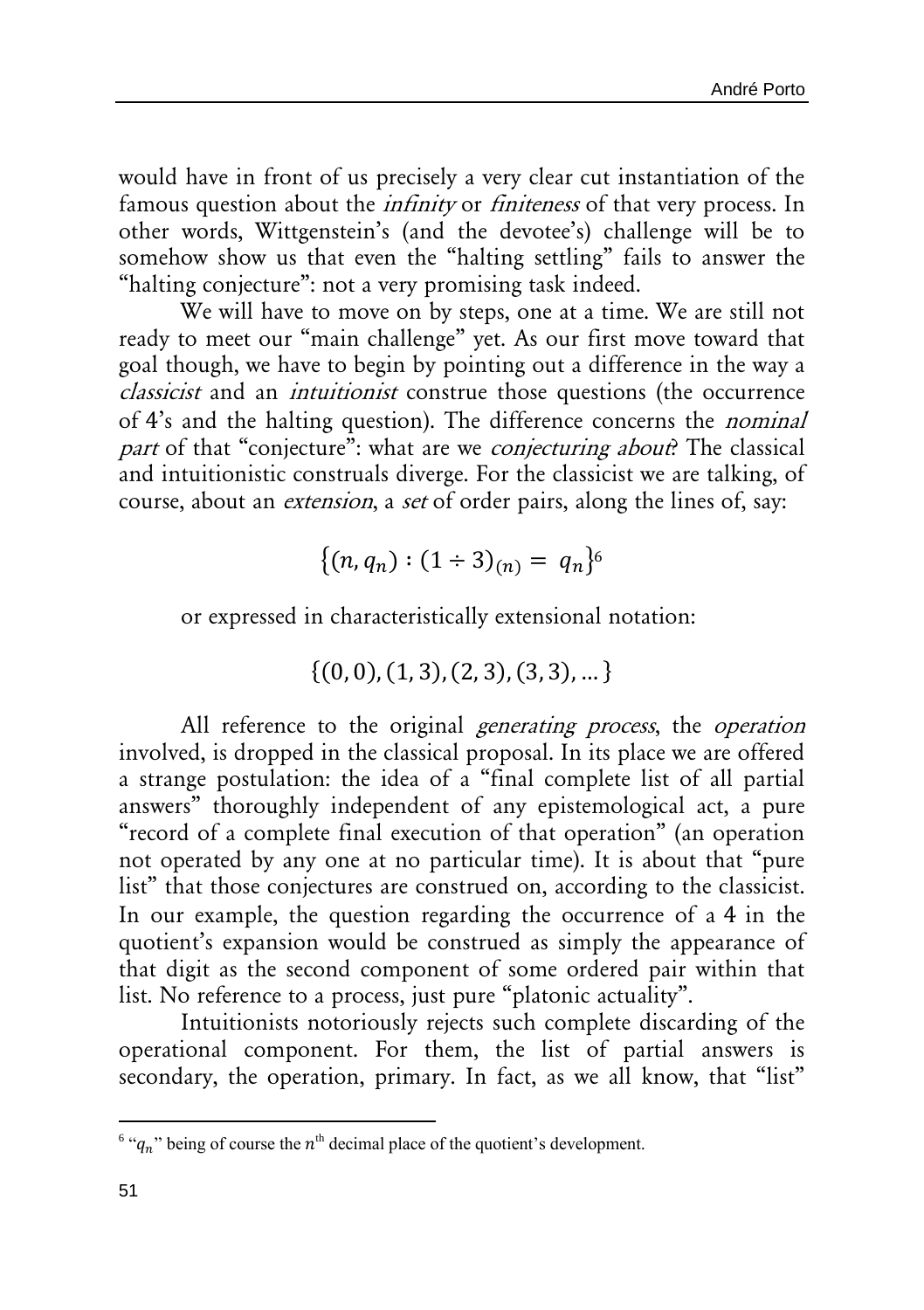will end up being "infinite" (the "list" of partial results of the operation  $1 \div 3$ ). What would then be the point of talking about a "list" involving infinite entries, complains intuitionists? How could we ever list all partial answers in such extreme cases? In a typical intuitionist's reaction to those classical proposals, Dummett writes:

> … to grasp an infinite structure is to grasp the process which generates it, to refer to such a structure is to refer to that process, and to recognize the structure as being infinite is to recognize that the process will not terminate. (Dummett, 1977, p.  $56$ <sup>7</sup>

For an intuitionist, in all such cases (as in our "conjectures") we are not talking, or conjecturing, about *extensional objects*, these strange "lists of correct partial answers". We are referring to "methods of obtainment", in our example, the method of obtaining, say, the third part of 1 written in decimal notation. Thus, instead of an extensional object, the classical notion of set.

$$
\{(n, q_n) : (1 \div 3)_{(n)} = q_n\}
$$

for a intuitionist our conjectures should be construed as referring to an intentional object, something which could be expressed in the lambda-notion as:

 $[\lambda n : \mathbb{N} \cdot (1 \div 3)_{(n)}]$ 

Another way to make a similar point would be to recall that intuitionists do have some notion of *totality* which is reminiscent of the classical notion of set. One can think of Brouwer's Species (Van Heijenoort, 1967, p. 448) or, more contemporarily, Bishop's and Martin-Löf's Sets (Bishop, 1986, p. 410; Martin-Löf, 1984, p. 5). But these are much weaker than the classical Sets. Fundamentally intuitionism rejects the classical way of forming a totality via the Axiom of Comprehension, i.e., as the extension of a property, any

1

<sup>7</sup> One could call this the *ordinal* construal of infinity, as opposed to the classical *cardinal* one.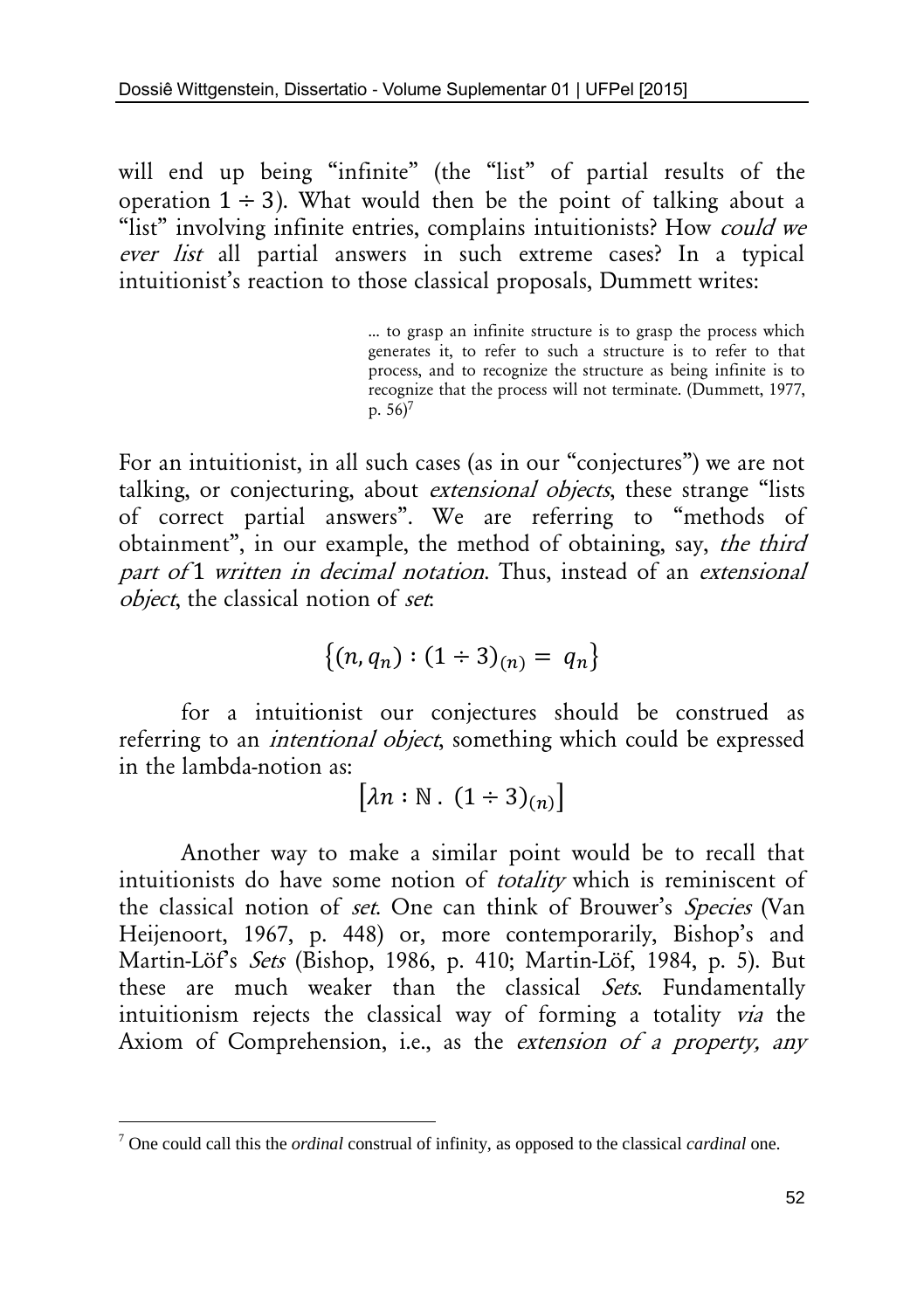property.<sup>8</sup> Thus, only some of classical totalities are also sets, say, in Martin-Löf's sense, but hot all of them. According to that author, a classical totality could only be called a Set (or a Domain) if one could offer exhaustive rules for forming its objects, the "canonical objects" and for deciding "when two noncanonical elements are equal". (Martin-Löf, 1984, p. 5). We are back to the requirement of a "method of construction" again, not only regarding the construction of the objects themselves, but also regarding their discrimination.

One last point should be stressed here, before we move on. This time, our observation is not going to be about something on which classicists and intuitionists diverge. Quite the contrary, it is a point about which they are all in fact in perfect agreement: the abstract nature of mathematical objects. Whether *intensionally* or *extensionally* construed, the occupants of the nominal part of our conjectures

| Halts? |  | Recurs? |  | Contains a 4? |  |
|--------|--|---------|--|---------------|--|
|        |  |         |  |               |  |

are always abstract entities. Both intuitionists and classicists agree that we are not framing these "conjectures" directly about *ordinary* empirical processes, i.e., specific implementations executed by some calculating agent at a particular occasion (and the partial answers that agent ends up obtaining). Our problems are mathematical conjectures, not empirical hypothesis. So according to them these conjectures are not about concrete implementations, but about abstractly conceived objects (be they intensional or extensionally construed).

This is important because as we will see even though Wittgenstein *agrees* with both parties that the distinction between empirical propositions and mathematical assertions – his rules – is crucial, for him the appeal to abstract entities as a way of construing such distinction is completely misguided. It is not enough to merely restrict the abstract operation of forming totalities, say, by requiring both a method of construal and a method of discrimination, as

1

<sup>&</sup>lt;sup>8</sup> Of course, even the classicist has to agree that an unrestricted appeal to this abstractionoperation would lead to Russell's paradox. Zermelo's Separation Axiom Schema can be seen as a form of restriction on that operation, even within the classical camp.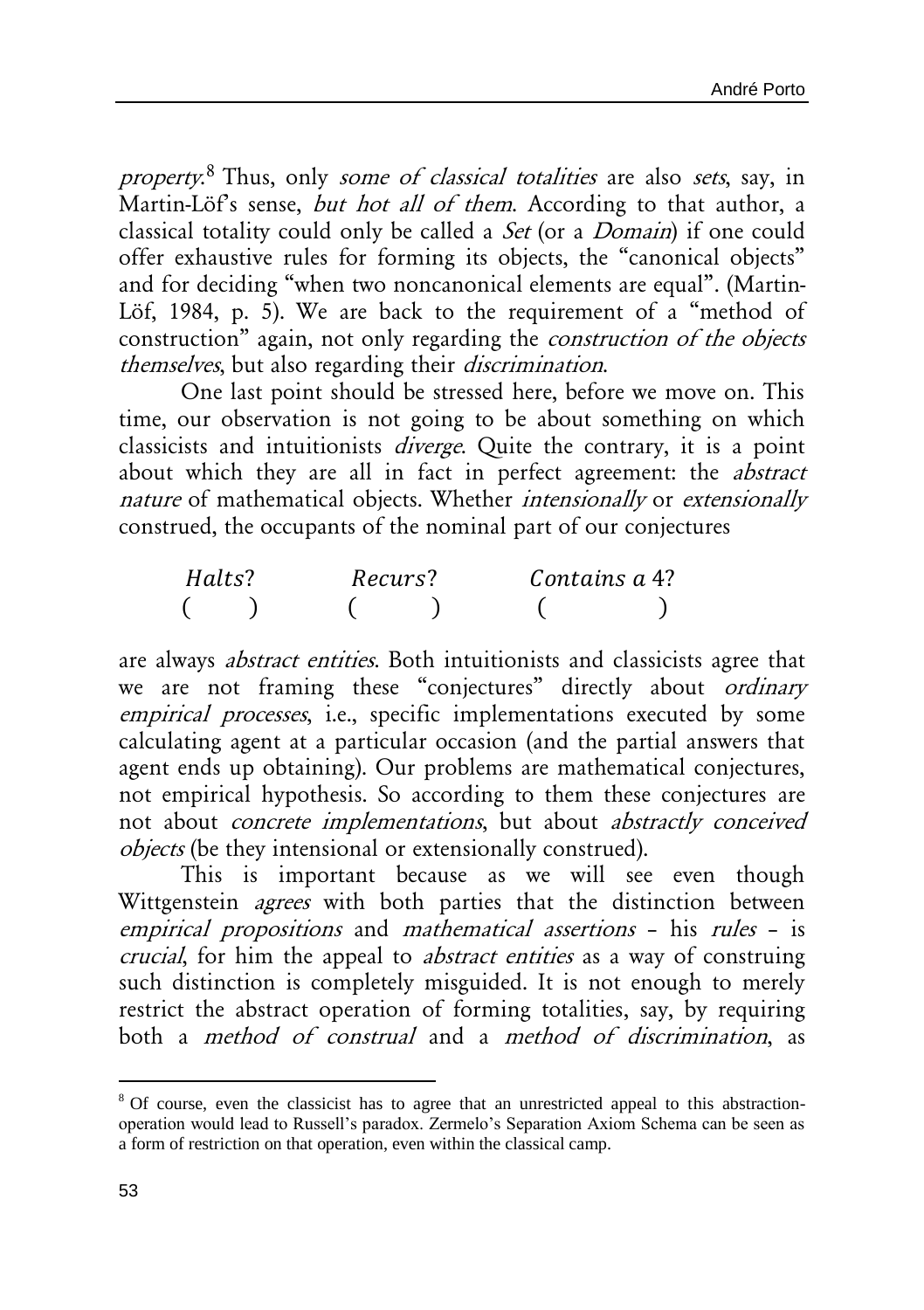intuitionists insist, as the intuitionist proposes. The very idea of an (abstract) object, or of an abstract operation, be it intensionally or extensionally construed, is still the result of confusion between empirical propositions and mathematical rules according to them. We will have to come back to this crucial point latter, of course.

#### Methods as Programs: nothing has changed!

Let us go back to our illustrative conjectures about the division  $1 \div 3$  and let us adopt for a while the more demanding *intuitionist* construal of such questions (the intuitionist's insistence on *methods* is certainly comprehensible to a classicist, he only believes it might be dropped as inessential in the end). Our question will then be: exactly how should we construe the intuitionistic notion of *method*, of operation, then? In other words, what kinds of entities should we take lambda terms such as

$$
[\lambda n : \mathbb{N} \cdot (1 \div 3)_{(n)}]
$$

to be referring to? How should we construe the very idea of a method of obtainment?

One direct answer to this question is given by Martin-Löf himself:

> Think of  $(\lambda x)$   $b(x)$  as a name of the program  $b(x)$ . (Martin-Löf, 1984, p. 29)

The suggestion is thus to construe the rather abstract-looking lambda-terms very concretely, as computer programs. One must agree this is indeed a very natural proposal indeed. A *program* can be seen as description of an operation, its definition. More then that: differently from a simple description, one can even "run it", so we can check if it's correctly constructed, if everything is alright, no missteps involved).

So, according to that proposal, when one conjectures about such properties as "*Halts?*" or "*Contains a* 4.<sup>"</sup>, one would be talking about programs, the "embodied definitions of those operations". In the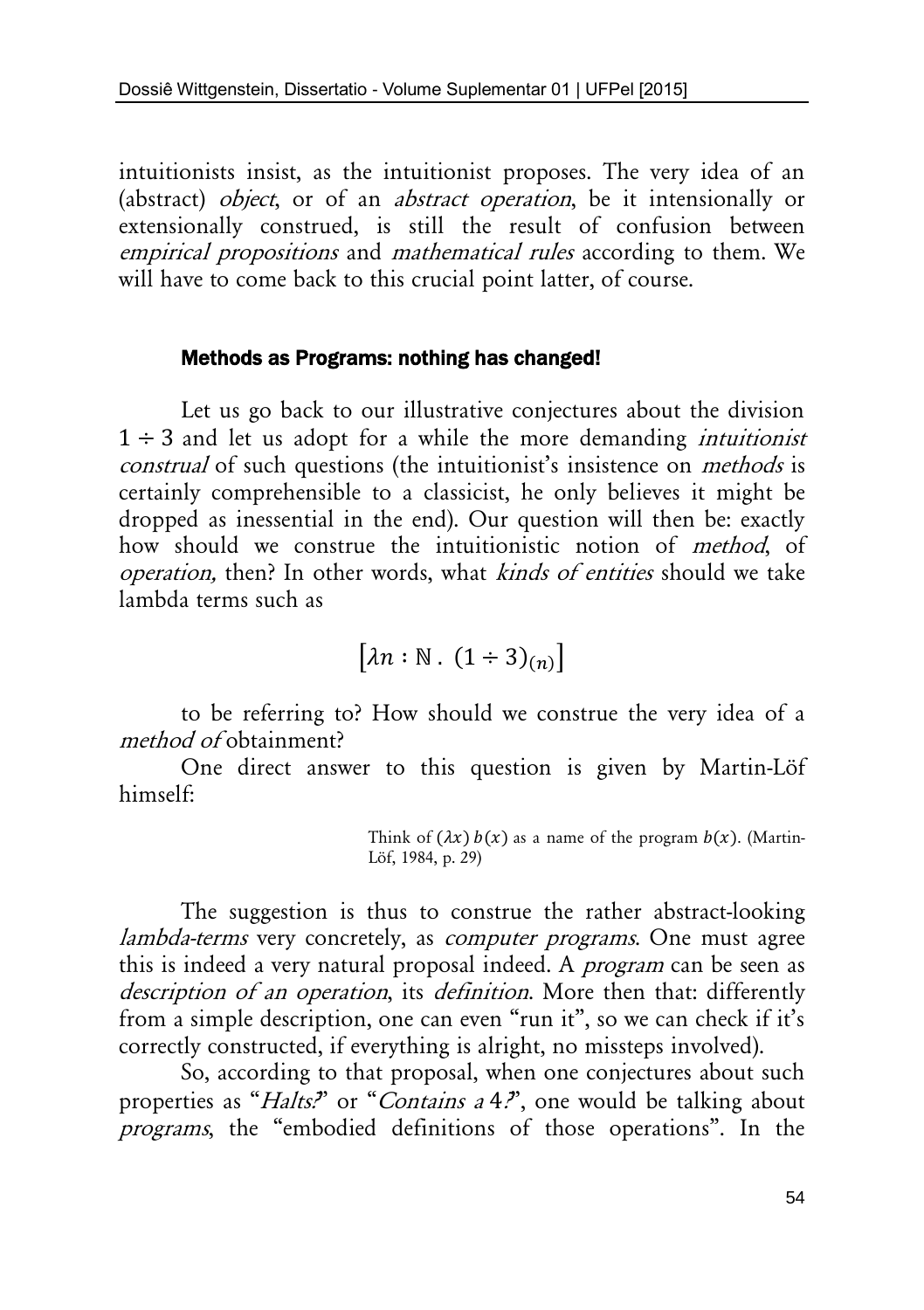context of our illustrative case we could even illustrate this with something like the pseudo-code:

```
{
int divisor, dividend, quo, rem;
dividend = 1;
divisor = 3:
quo = dividend \div divisor;
rem = dividend – (quo \times divisor);
print (quo);
while (rem = 0)
   {
  quo = (10 \times \text{rem}) \div \text{divisor};
  rem = (10 \times \text{rem}) – (quo \times divisor);
  print (quo);
   }
}
```
So, if we accept such proposed identification of intuitionist's methods obtainment with computer programs, our "conjectures" would be very concretely construed to be about *programs*. Our questions would thus be framed concerning them. Let us take, say, our question about the appearance of the digit 4. What we would really be asking, according to this proposal, would be the (apparently) very reasonable question: will we ever get such and such digits as the output of our program? Similarly with our "halting question".

To recapitulate all that we have obtained so far, here we have a very clear-cut version of the exegete's challenge of making some sense out of Wittgenstein's Semantical mutation Thesis. We do frame mathematical conjectures, and in the case of recursive operations the meanings of these conjectures could be very concretely construed as being about *programs* and their *implementations*, so even the fussy intuitionists would have to accept that. What we are asking would then concern the behavior of machines while running these programs.

But now here, within this very concrete context, Wittgenstein's insistence of some sort of "semantical mutation" appears to be completely absurd! The program's text remains exactly the same, before and after we "settled our conjectures". Nothing's changed. We merely discover some new *properties* about that particular operation: it is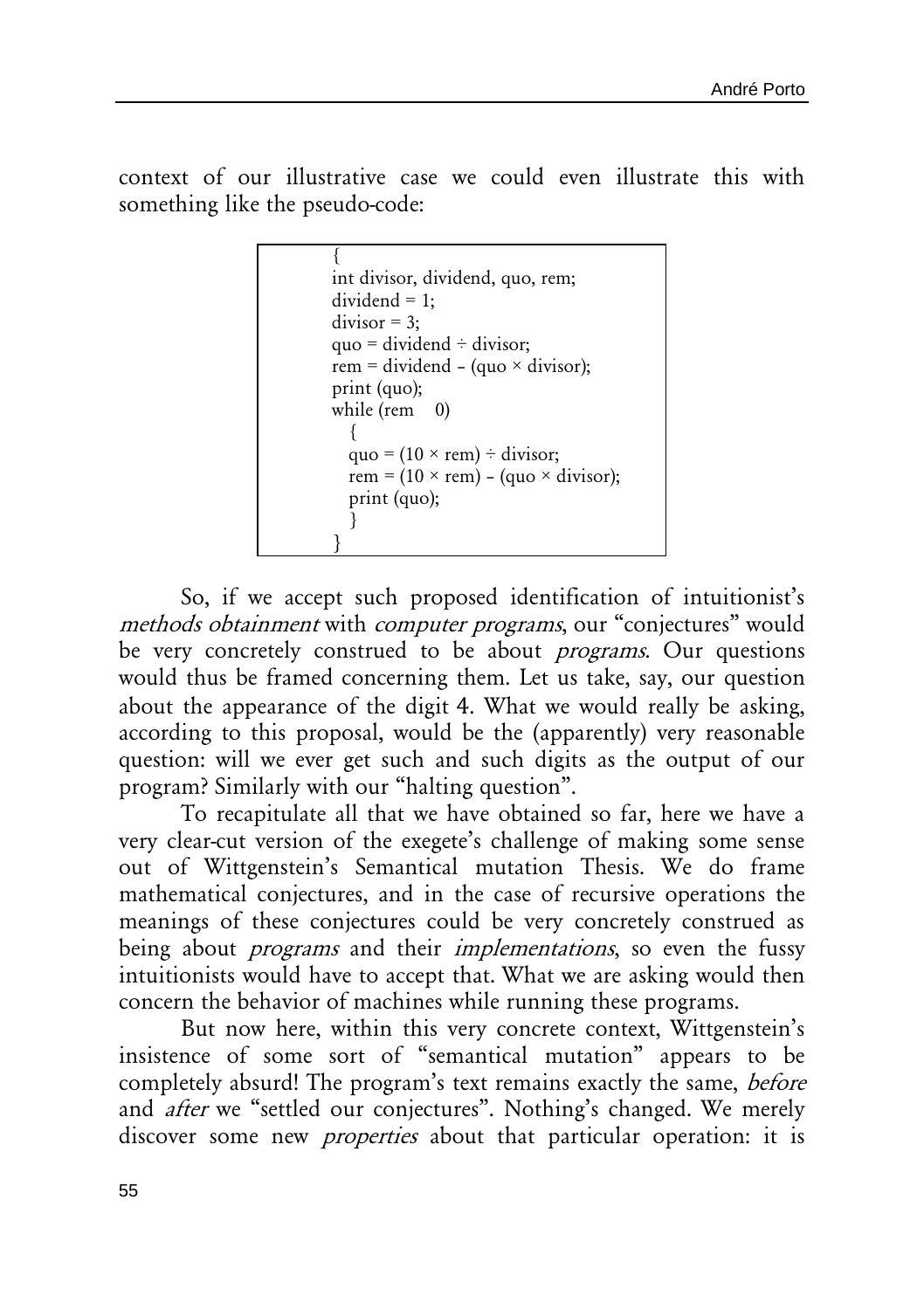cyclic, and thus, infinite (and the digit 4 is not part of the quotient's cycle). That is all. No "conceptual change", no "new meaning", nothing! We merely uncovered some new attributes (recurrence, nonhalting) of one and the same operation, the same program. Wittgenstein seems to be wrong. In fact, the situation is even worse then that. His proposal seems to be *utterly absurd!* What could he be thinking when he intimated some sort of "conceptual mutation" here? What mysterious "conceptual change" could have taken place, aside from our own mathematical improvement?

### What is an Effective Procedure? The intuitionistic stance

In the beginning of last section we've agreed on identifying intuitionist's lambda-terms such as

$$
[\lambda n : \mathbb{N} \cdot (1 \div 3)_{(n)}]
$$

with *programs*. But, was that a good idea? Should we have accepted identifying intuitionist's *methods of obtainment* directly with programs? From a purely extensional point of view one could readily accept that there is no crucial difference between a *program* and a method, but should that also be the case when we regard the situation from an intensional point of view? Should the notion of method (or the notion of algorithm, for that matter) be identified with the notion of program?

We would like to begin our discussion by stressing the fact that any investigation of the idea of identifying *operations* and *programs* will end up including also an evaluation of Church's (or Turing's) thesis. The reason is immediate: any such proposals (Church's, Turing's) is bound to include some sort of identification of intensional notions (such as operations, effective procedures, methods of obtainment) with some formal counterparts, i.e., documents written in some specially chosen formal language. Thus, in Church's case the selected language would be his own *lambda notation*. In Turing's case we would have of course his famous Turing Machines. If we move on to a more recent proposal, Yury Gurevich's for example, despite all his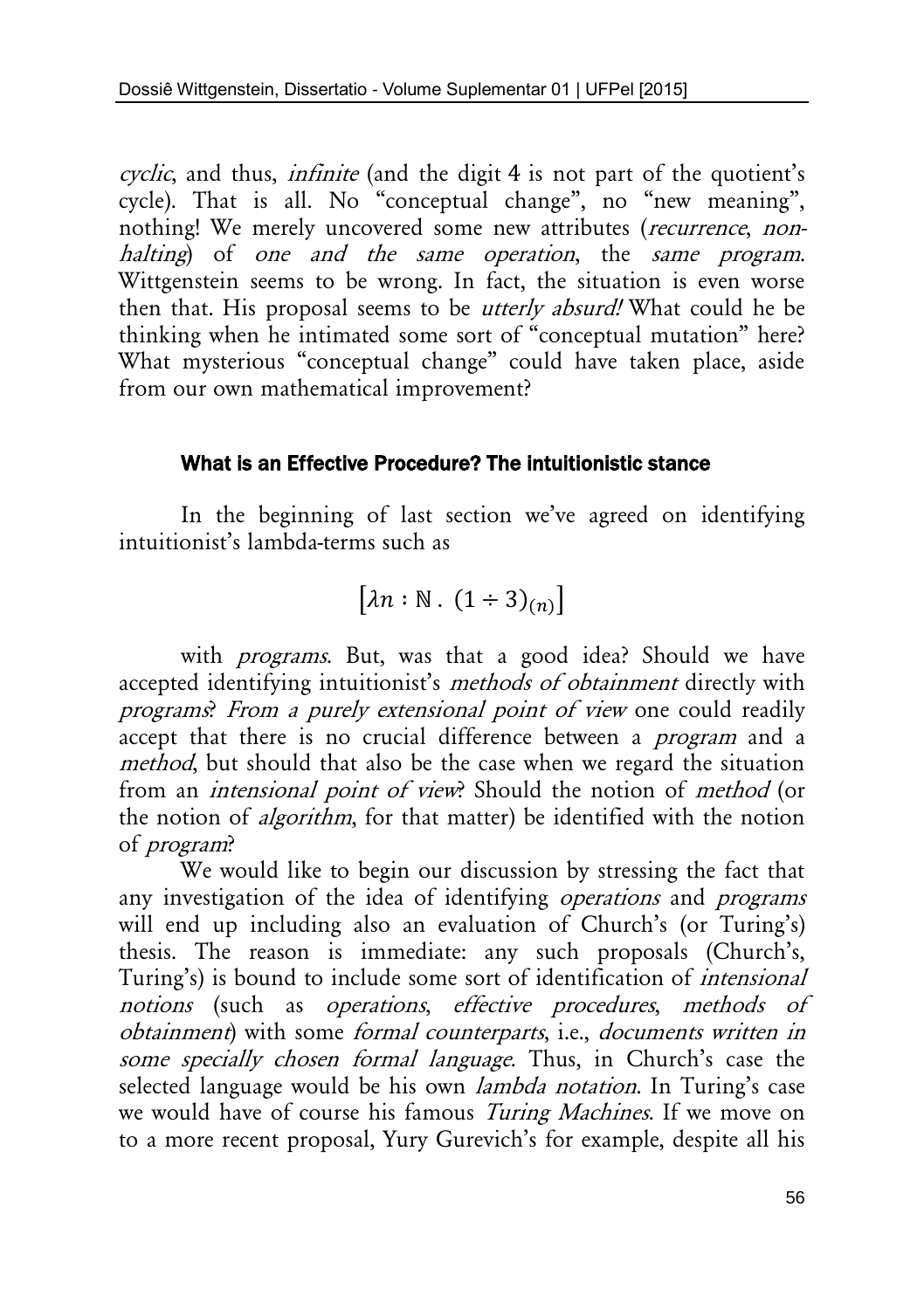rather more general and abstract approach, we still find a crucial identification of an algorithm with texts written in a specific formal language, in his case an *algebraic fragment of first order languages*. (Gurevich & Deschowitz, 2008, p. 314)<sup>9</sup>

In all such proposals one finds an essential identification of typically intensional notions, such as an operation, with some specific formal texts written in some higher or lower level programing languages. This identification is going to be *rejected* by Wittgenstein. He is going to reject any identification of rules and (formal) texts. But before we examine his ideas, it might be useful to quickly recall that full-blooded intuitionists also tend to reject Church's Thesis.

Differently from Wittgenstein, their difficulty is connected to the very idea of defining constructivity. The notion of method of obtainment should be final, absolute, primitive. All classical attempts of defining the notion of computable function involve the idea of an extensional equivalence. But this notion is not available to an intuitionist, of course. The equivalence between ordinary arguments and formal proofs within some system could not be extensionally construed. One could not simply offer a general ∀∃ formulation, for all ordinary mathematical operations, there is, say, a Turing machine such that… The existential quantifier would have to be intuitionistically understood. One would have to actually exhibit some such method. Thus, Prawitz writes:

> It seems that the notion of constructive procedure used here must be taken as a primitive notion. … it is not possible to define it as a Turing machine that yields the value when applied to an argument; the ∀∃ in this definition must then be understood intuitionistically, (Prawitz, 1977, p. 27). <sup>10</sup>

And here again there is a rather subtle question involved: the notion existence of a method will have to be further distinguish from the notion of objectual existence, the notion of existence expressed by the intuitionistic existential quantifier. The idea of existence of a method

1

<sup>&</sup>lt;sup>9</sup> I thank Kim Solin for calling my attention to Gurevich's work.

<sup>&</sup>lt;sup>10</sup> Apparently this argument was first introduced by (Peter, 1959). It is also found in (Skolem, 1952, p. 123) and in (Prawitz, 1977, p. 27)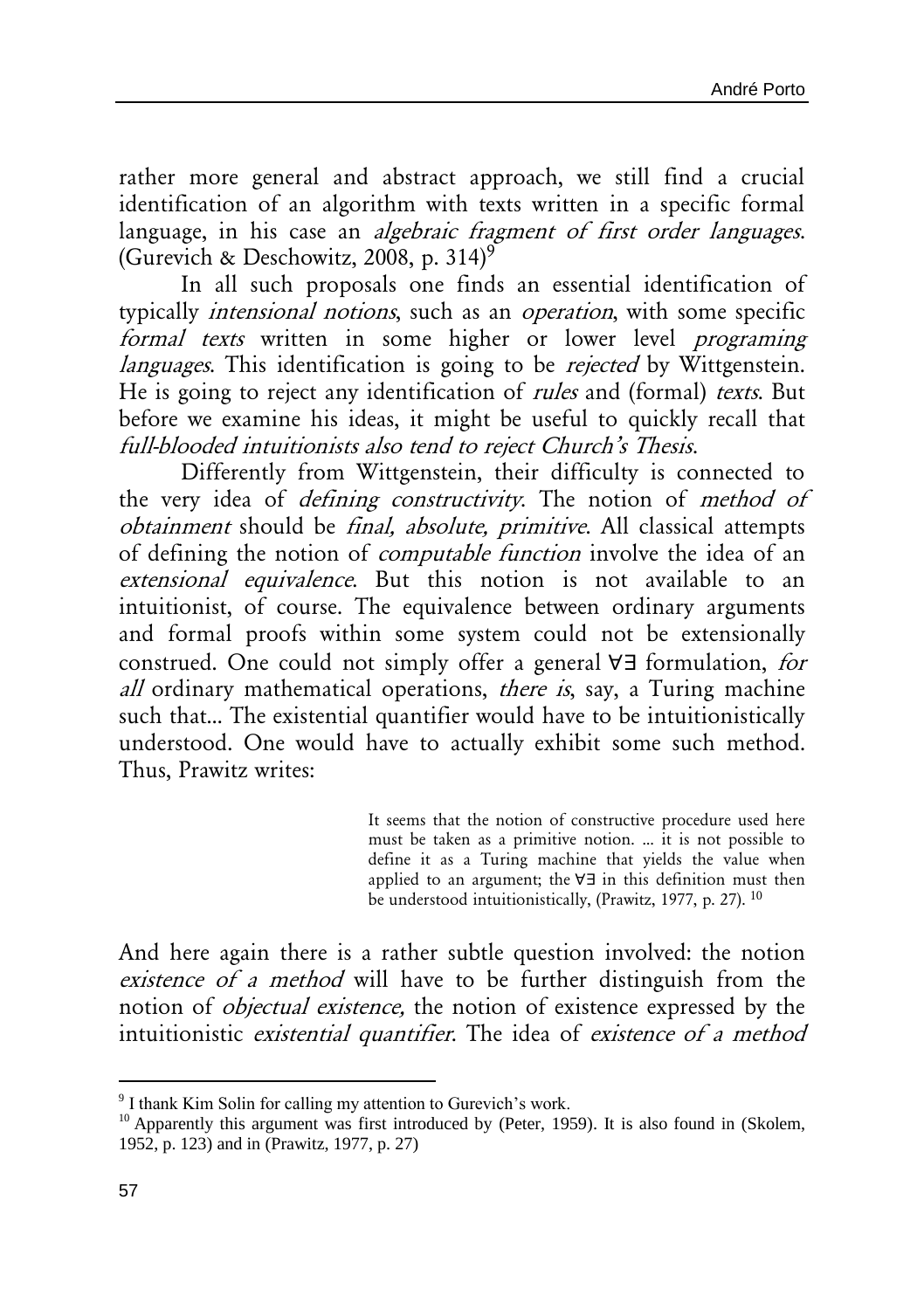will have to be *concretely construed*, in cannot be a mere *in principle*, theoretical possibility of construction as in the case of intuitionistic objectual existence. Objectual propositions of existence (such as " $\exists x : D(P(x))$ ") are explained by intuitionists as the possession of a demonstration which assures us that  $P(a)$  is true for some inhabitant  $\alpha$  in  $D$ . But the general idea of *demonstration* (as opposed to that of a canonical proof) is further explain as the possession of a method for producing a canonical proof of that proposition.

On pain of vicious regress (or circularity), one cannot go back and explain the notion of *existence of a method* appealing once again to the idea of objectual, existentially quantified propositions. Thus Prawitz writes:

> One may ask whether this knowledge [of a method or a procedure] should not consist of a description of the procedure together with a proof that this procedure has the property required… But this would lead to an infinite regress… (Prawitz, 1977, p. 27)

Existence of method, of a constructive procedure, cannot involve any appeal to a further demonstration, as in the case of the intuitionistic interpretation of an existential quantifier. It has to be final. For the idea of demonstration itself is to be explained in terms of method of obtainment, and not vice versa.

> Intuitionistically, truth of a proposition is analyzed as existence of proof… It is quite clear that the notion of existence that enters here is not the notion of existence that is expressed by means of the existential quantifier. (Martin-Löf, 1991, p. 141)

We are back to the idea of actually exhibiting some such method of translating "all possible ordinary (intuitionistic) proofs" into some specified formal system. But, so complains the intuitionist, is it reasonable to even talk about "the totality of all past, present, future intuitionistic proofs"? Would such predicate really circumscribe an intuitionistically acceptable totality? And further on: does it make sense to expect a translation method from the pseudo-totality of all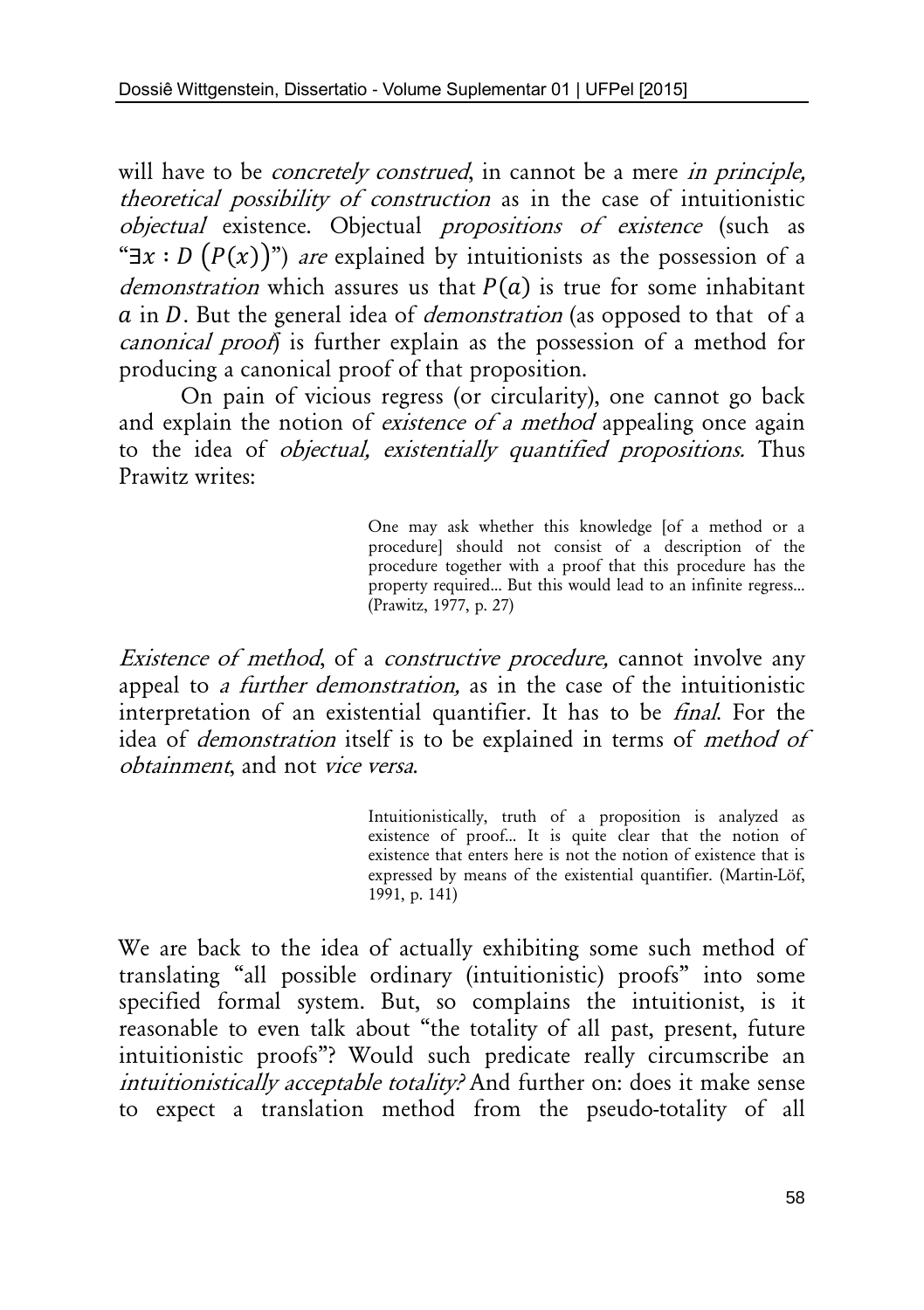intuitionistically acceptable demonstrations into a specific formal system? Dummett writes:

> As for Church's Thesis, this is not particularly plausible from an intuitionistic standpoint. … (Dummett, 1977, p. 264)

> This thesis [a mathematical proof or construction is essentially a mental entity] is rejection of the idea that there can even be an isomorphism between the totality of possible proofs of statements within some mathematical theory and any determinately specified totality of symbolic structures, i.e. proofs within any formal system. (Dummett, 1978, p. 200)

Differently from a classicist, an intuitionist cannot even accept the idea of a true absolutely undecidable proposition.

An intuitionist like him not only rejects any reference to a totality of all intuitionistically sound arguments, but he would also rejects as implausible the idea of a method of translation of all those arguments into any one given formal system.

> These notions [*propositions* and *judgments*] have later been replaced by the formalistic notions of formula and theorem (in a formal system), respectively. Contrary to formulas, propositions are not defined inductively. So to speak, they form an open concept. (Martin-Löf, 1984, p. 2)

#### What is an Algorithm?

As we've anticipated before, according to our reconstruction of Wittgenstein's thought, the author of the Philosophical Investigations should definitively reject all proposals of identification of algorithms and programs. But his rejection has nothing to do with the interpretation of the existential quantifiers or the notion of totality. Rather his problem has to do with a key intensional element which is present both in the notions of *method* and of *algorithm*, and which is completely absent in the concept of *program*.

An *algorithm*, as well as a *method*, are both *teleological* notions. They are both means to a desired end. The idea of a *program* is not. A program is just some (grammatically well-constructed) text. There is no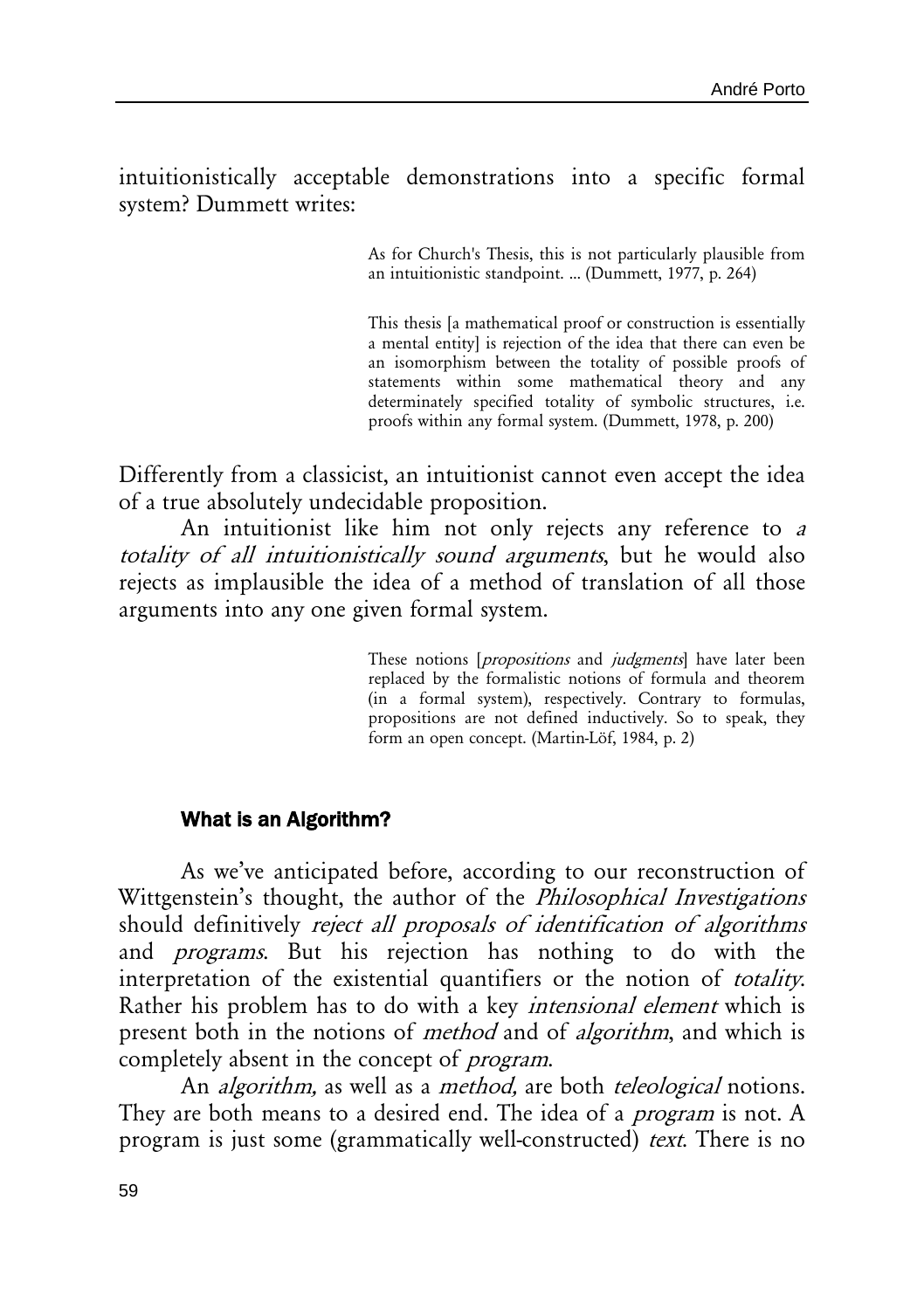teleological component, no reference to a goal, no task to be fulfilled, just a general constraining criterion: *grammaticality*, well-formedness. Thus, there is here a sharp contrast with the notions of *algorithm*, of method. A method is always a method of attaining something. Likewise with the notion of *algorithm*: at least in its original version (before Kleene's proposal of a new, enlarged notion of effective operation) something could properly be called an *algorithm only in so far* as it provided a strategy for solving some targeted question. This was the construal behind Hilbert's famous Entscheidungsverfahren, a decisionmethod for solving a given mathematical question (say, regarding the validity of logical formula):

> …a procedure that, for a given logical expression, allows one to decide the general validity or satisfiability through a finite number of operations. (Hilbert & Ackermann, 1928, p. 72)

Kleene himself introduces the notion of *algorithm* also as a *method of* obtainment (of an answer):

> In mathematics, we are often interested in having a general method or *procedure* for answering anyone of a certain class of questions; for example, the class of questions, "Is  $n$  a prime number?".

> After the procedure has been described, if we select any question from the class, the procedure will then tell us how to perform successive steps, so that after a finite number of them we will have the answer to the question selected. … Such methods as I have just described have had a prominent role in mathematics. They have been called "algorithms". (Kleene, 1995, pp. 15,16)

The emphasis lays entirely on the final obtainment of the intended answer:

> After our performing any step to which the procedure has led us, the rules or instructions will either enable us to recognize that now we have the answer before us and to read it off, or else that we do not yet have the answer before us… (Kleene, 1995, p. 16)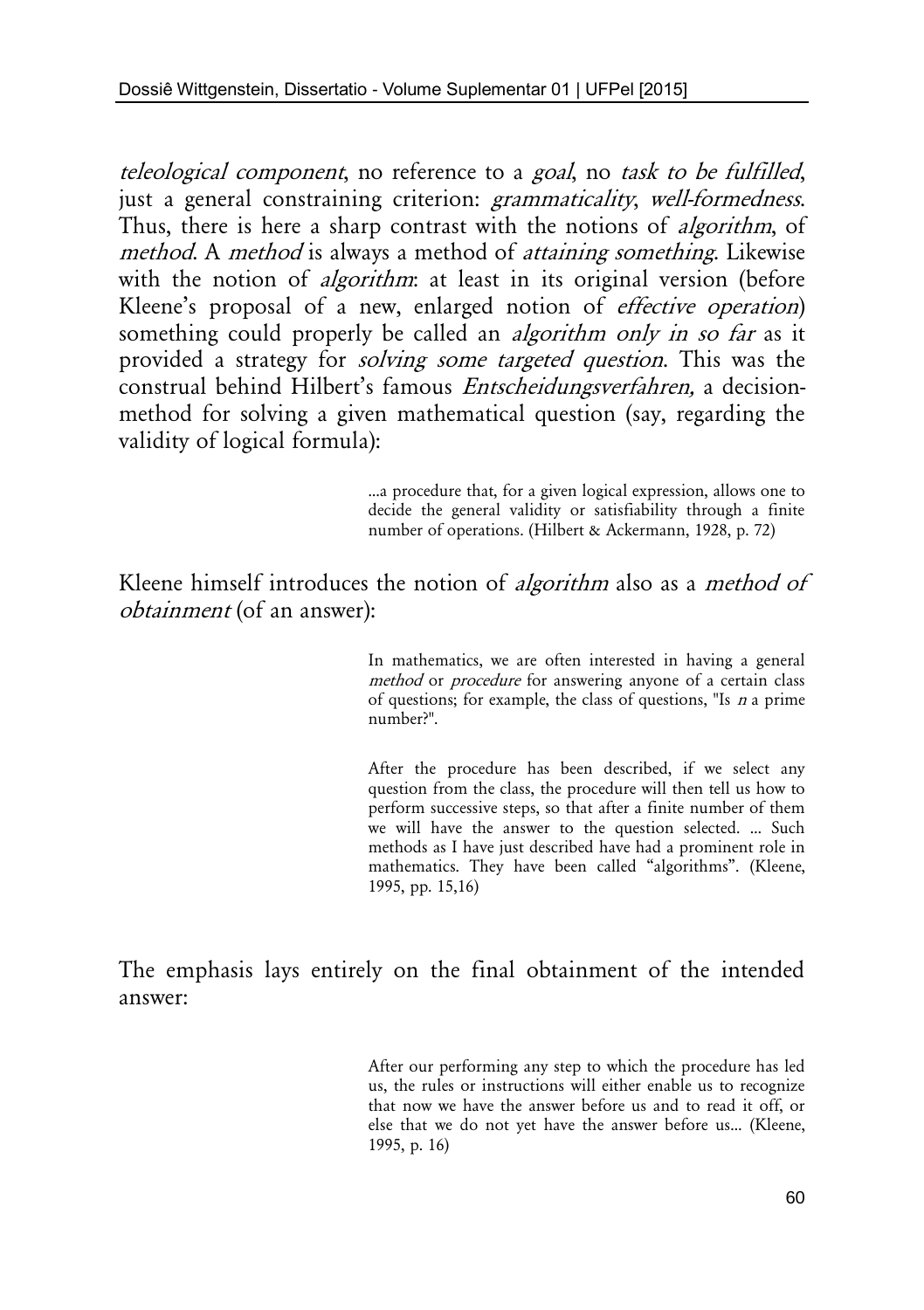Just as it was in the case of Hilbert's Entscheidungsverfahren, for something to be called a "*decision procedure*" it should always be crowned by the final obtainment of the intended answer "after a finite number of operations", as Hilbert said, or, in the words of Kleene: "after a finite number of [steps] we will have the answer to the question selected". Thus, the original concept of an *effective procedure* involved just that: effectiveness, i.e., "the quality of being able to bring about the intended effect", i.e., the answer.

This is important because as we know it was Kleene himself who in 1938 proposed a new, enlarged concept of an effective procedure. Instead of concentrating on the *goal*, the *answer*, the focus was transferred to that of a formal ("grammatical well formed") characterization of the "nature of the process and the set of [its] instructions":

> An effective or constructive operation on the objects of an enumerable class is one for which a fixed set of instructions can be chosen such that, for each of the infinitely many objects (or n-tuples of objects), the operation can be completed by a finite process in accordance with the instructions. This notion is made exact by specifying the nature of the process and set of instructions. It appears possible to do so without loss of generality. … If we omit the requirement that the computation process always terminate, we obtain a more general class of functions, each function of which is defined over a subset (possibly null or total) of the n-tuples of natural numbers, and possesses the property of effectiveness when defined. These functions we call partial recursive. (Kleene, 1938, pp. 150, 151) (My emphasis)

The result, of course, was Kleene's famous new concept of a "*partially* effective function":

> … let us now call a function from any subset (proper or improper) of the  $n$ -tuples of the natural numbers to the natural numbers a *partial function*. ... For an  $n$ -tuple  $x_1, ..., x_n$ for which  $\phi$  has a natural number as value, we say  $\phi$  ... is defined; for an n-tuple  $x_1, ..., x_n$  for which  $\phi$  has no natural number as value, we say  $\phi$  ... is *undefined* ... The *range of* definition of a partial function is the set of the n-tuples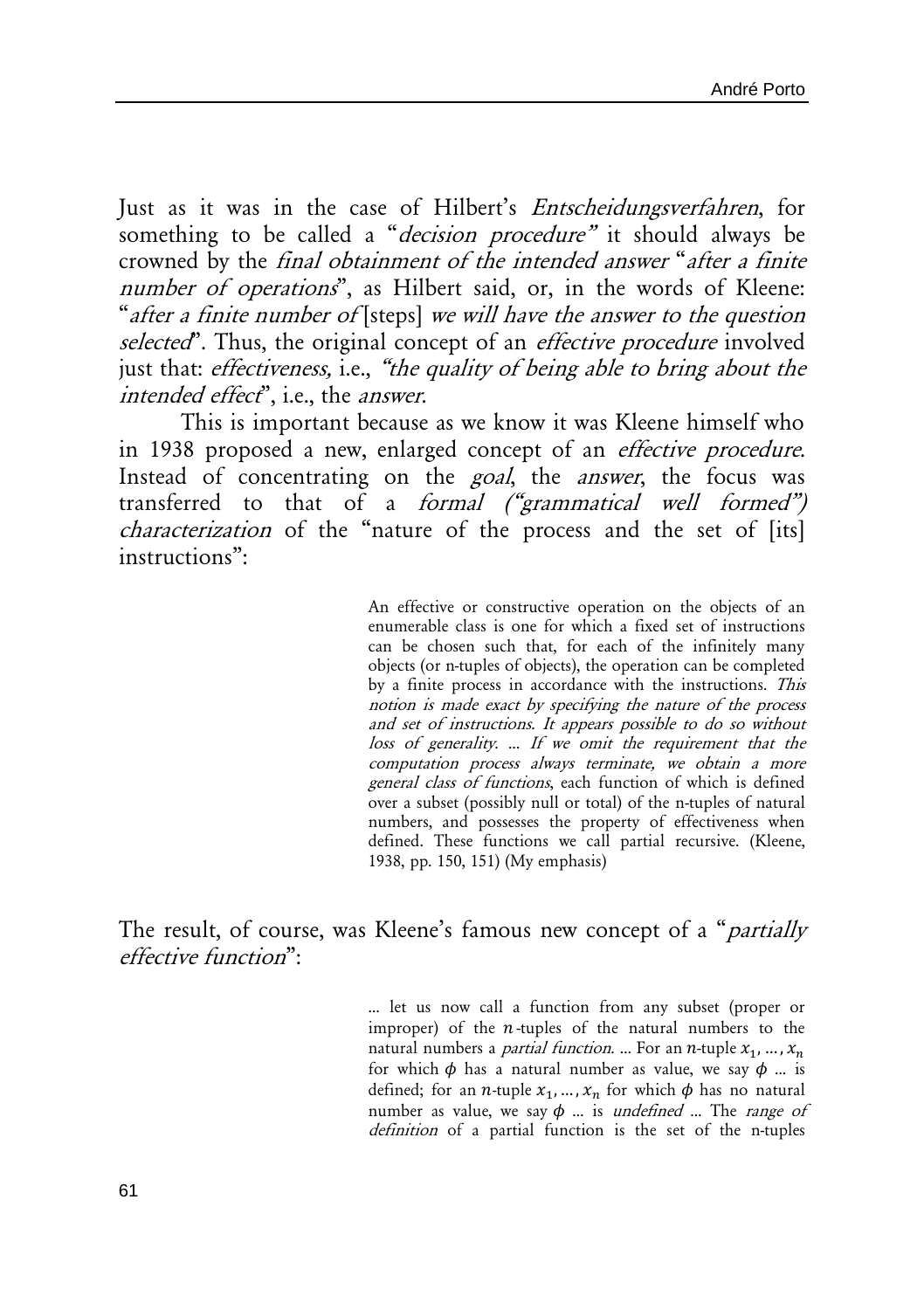$x_1, \ldots, x_n$  for which  $\phi(x_1, \ldots, x_n)$  is defined. When this consists of all  $n$ -tuples, we have an ordinary (completely defined) number theoretic function; otherwise an *incompletely* defined function. When it is empty, we have the completely undefined function. (Kleene. Introduction to Metamathematics. Pg. 325-6)

In a quite curious "conceptual metamorphosis", with Kleene's new notion of partial (effective) function one could now have something rather surprising indeed. One could claim to have an "effective procedure" even though it was completely undefined, i.e., with the curious quirk of failing to deliver an answer to all possible intended questions! The constraint was not focused on *effectivity* anymore, but instead on the formalism itself (in Kleene's case, general recursive formalism). Something could be an "*effective procedure*" even though it failed (completely) to be effective.<sup>11</sup>

#### Aleatory Programing, Interruption, Conclusiveness and Finalization

The central, teleological element present in the notion of algorithm was substituted by a purely extensional, formal criterion: grammaticality. But there is a second, all-important move present in Kleene's new notion of an "effective procedure": the crucial role of the notion of infinity. What about "non-terminating" procedures? Should we claim that they are *not really algorithms*, just because they don't deliver an answer in any "finite number of steps"? Should we discard an algorithm, just because it happens not terminate?

There would be a lot to say about this recourse to the (negative) notion of infinity within our characterization of an effective procedure. Let us now be content with commencing our discussion here the much simpler (positive) notion of *finiteness*. There is a curious ambiguity involving this term which is quite important for us. Finiteness can

<sup>1</sup>  $11$  Carol Cleland makes a similar point in (Cleland, 2001). Her discussion there is somewhat hindered there because of her failure in carefully distinguishing empirical descriptions and normative criteria though.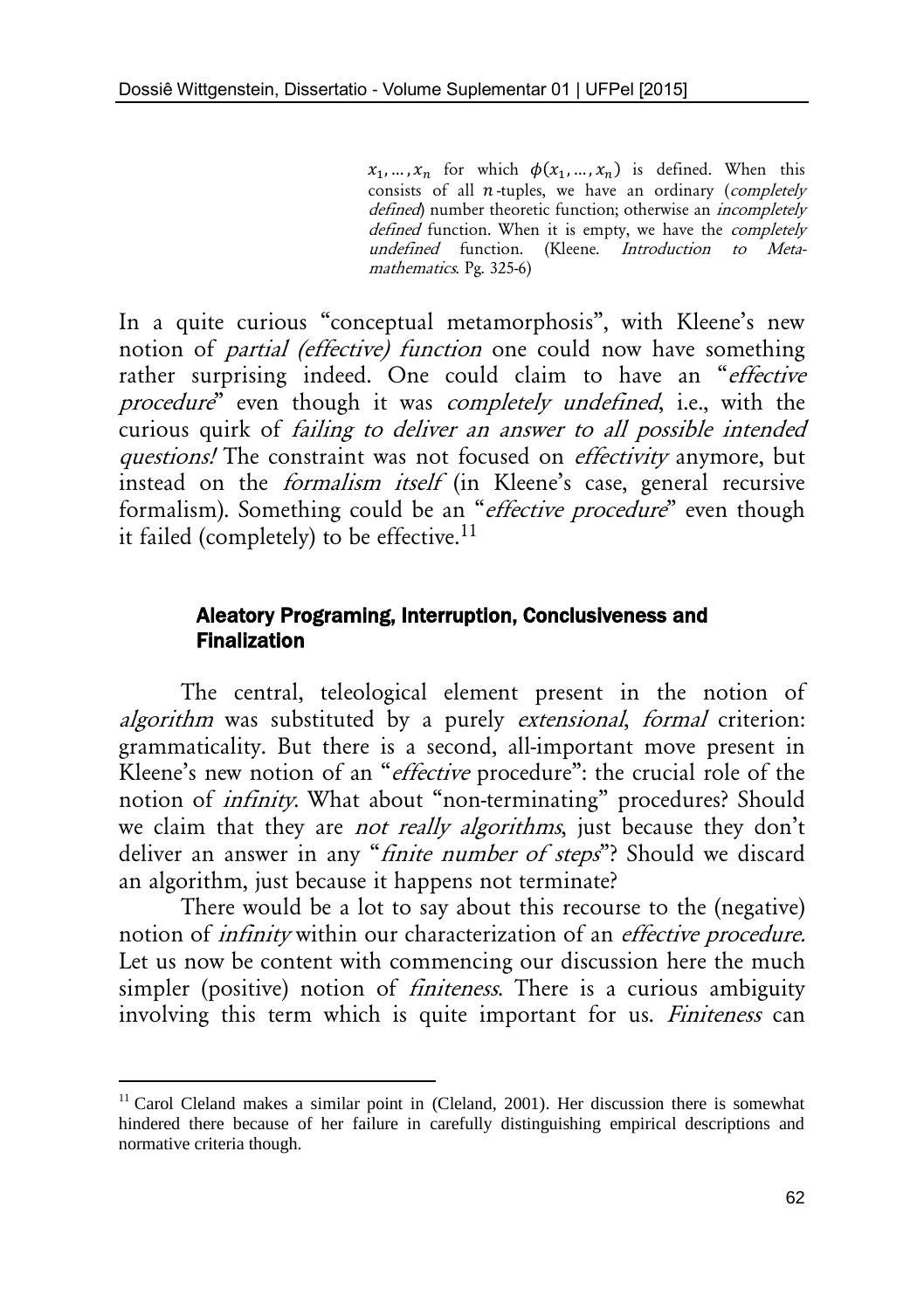mean interruption (say, of an empirical process), but it can also mean conclusiveness, a final accomplishment (say, of a task).

The first concept is clearly *empirical*, the second is not. Thus one can say of an concrete process or event (such as raining, or even the workings of computer), that it has been *interrupted* or *ceased*, that is, it is not unfolding in time any more. But such statement would not involve any implicature of accomplishment. One can interrupt the functioning of a desktop computer, say, simply by pulling off its plug, but this would of course have nothing to do with this machine having successfully accomplished any particular operation. It just means cessation of activities, that's all.

The situation can get even more confusing because there is a third, normative notion involved, that of finalization, i.e., the laying down of "purely formal criteria" for closure within a programming language. This *prescriptive notion* should not be confused, neither with the descriptive, empirical concept of interruption, cessation, nor with the teleological idea of accomplishment. Thus in most contemporary computer languages one finds a "normative counterpart" to the empirical notion of *interruption of an operation*, but this time employed, not to *describe*, but to *prescribe*, say, the transferal of control back to the main program or all the way to the operating system (C's control statement "return" would be a good example of this directive).

One can find this "prescriptive clauses" even in purely abstract formal languages. Let us take for example Martin Davis formal specification of a Turing Machine in his well-known book Computability and Unsolvability. Despite the rather misleading terminology of "machines", one cannot but carefully distinguish between the formal language being introduced and any concrete (*partial*<sup>12</sup>) realization of it in a concrete apparatus (a concrete machine). In his Definition 1.8 Davis introduces a "purely formal" notion of closure:

<u>.</u>

<sup>&</sup>lt;sup>12</sup> The idea of an "infinite tape" would of course mark of the *purely abstract* character of the proposal.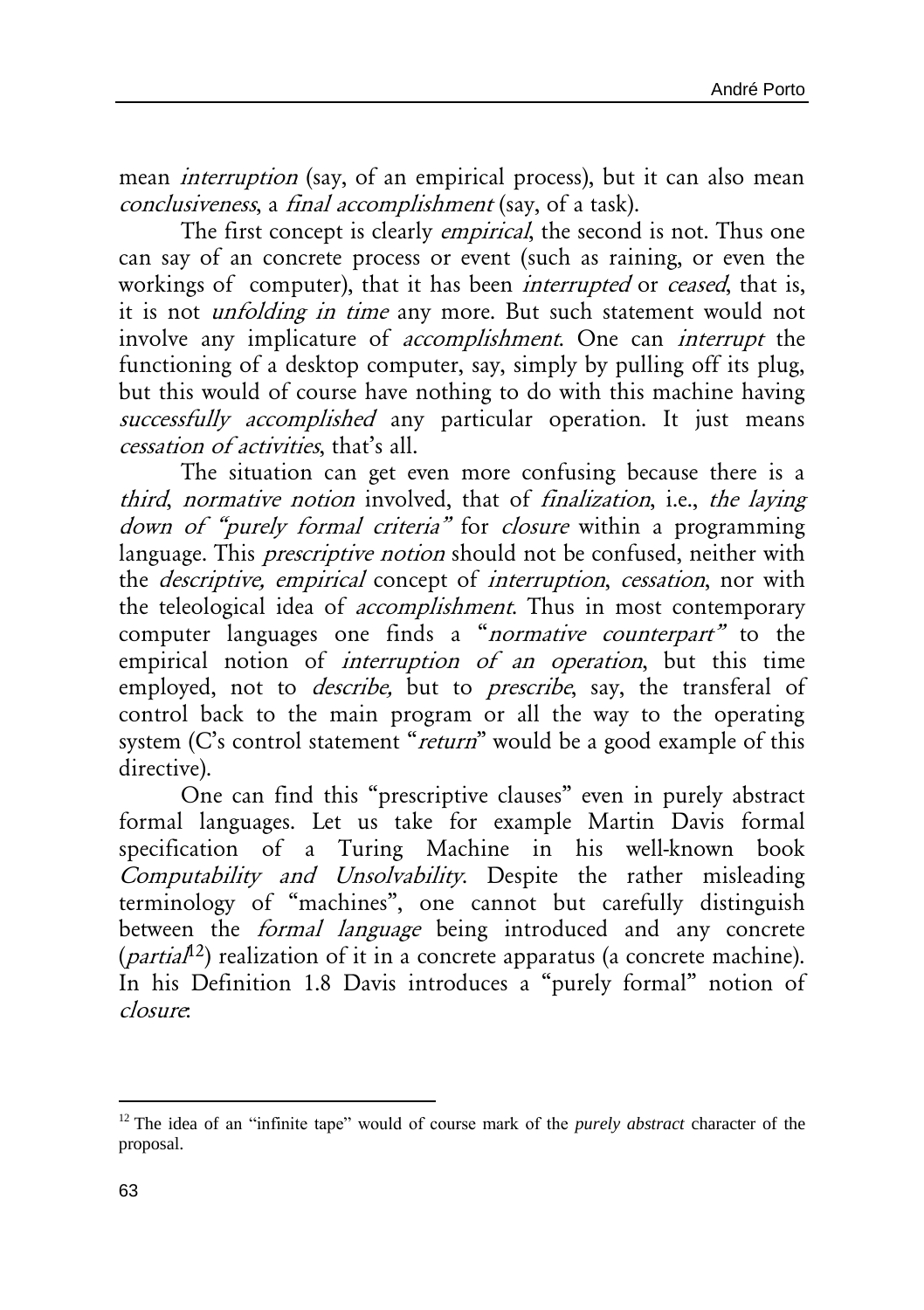DEFINITION 1.8. An instantaneous description:  $\alpha$  is called terminal with respect to Z if for no  $\beta$  do we have  $\alpha \rightarrow \beta$  (Z). [footnote of the author: Thus, the machine interprets the absence of an instruction as a "stop" order.] (Davis, 1982, p. 7)

The purely formal (i.e., *normative*) character of the notion *closure* is even clearer in Post's original formulation from 1936. There, instead of closure being left implicitly as mere absence of further instruction, the concept is *explicitly* listed as one of *three main kinds of operations*<sup>13</sup> of his "machine":

> (A) Perform operation  $O_i$  [ $O_i = (a)$ ,  $(b)$ ,  $(c)$ ,  $or$   $(d)$ ] and then follow direction  $j_i$ , (B) Perform operation  $(e)$  and according as the answer is  $yes$ or no correspondingly follow direction  $j_i'$  or  $j_i$ ", (C) Stop. (Post, 2004, p. 290)

Now, is this normative notion of closure the same as the teleological concept of accomplishment? Of course not! How could it be equivalent to the teleological notion if there is no teleology involved? We are dealing here with a purely *grammatical determination*: " $\alpha$  is [to be] called **terminal** with respect to  $Z$  if...", no goal-orientation is mentioned or even considered as relevant. The notion of closure is of course is purely grammatical and does not involve any *telos*, any means to an end.

One can better appreciate the difference between the teleological notion of accomplishment and the purely formal notion of closure (and, in general, between the teleological notion of *algorithm* and the grammatical notion of a program) if one considers the idea of "aleatory programing". Let us use Turing's formalism once more as our illustrative case. The "grammatical constraints" on the notion of a "Turing program" are very lenient:

1

 $13$  (a) is "marking the box", (b) is "erasing the mark in the box", (c) is "moving to the box on the right" and (d) is "moving to the box on the left". (e) is "determining whether the box his is in, is or is not marked". Thus, (a), (b) (c) and (d) would be a sort of "active capabilities" of the "machine", and (e) would be a sort of "perceptive capability" of the "machine". (Post, 2004, p. 289)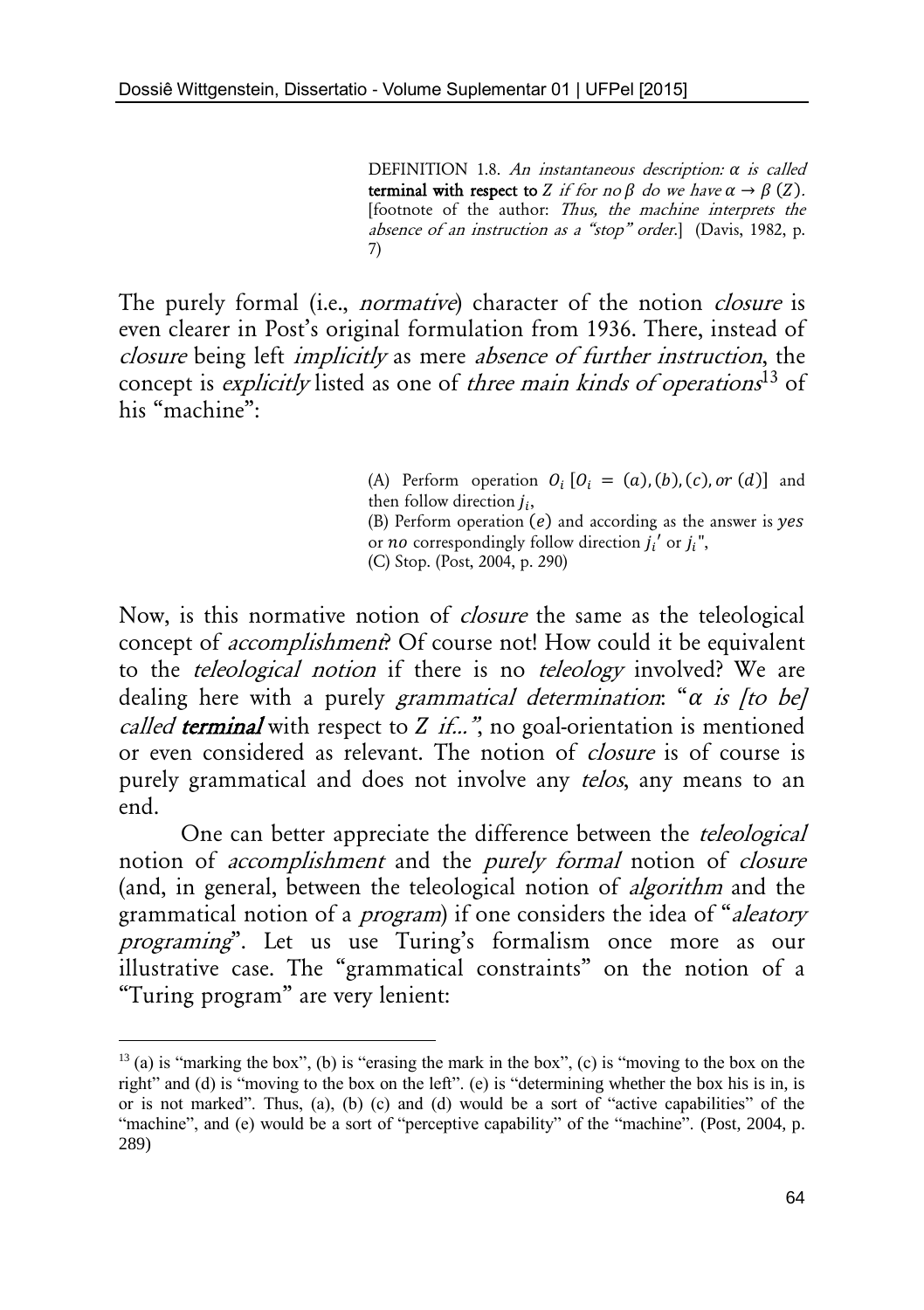DEFINITION 1.3. A Turing machine is a finite (nonempty) set of quadruples that contains no two quadruples whose first two symbols are the same. [Footnote of the author: This last restriction is one of consistency. That is, it guarantees that no Turing machine will ever be confronted with two different instructions at the same time.] (Davis, 1982, p. 5)

Considering such light grammatical constraints, it is not hard for us to imagine something like our "*aleatory programming*" taking place. Let us call the first two arguments of a Turing quadruple the "conditional arguments" (as opposed to the last two arguments, the *active ones*). Any old list of quadruples with the sole restriction of excluding repetition of the two initial, conditional arguments would do. We could just, say, shuffle a (consistent) set of quadruples and organize them in a sequence. The important point is that here we are obviously very far from any teleological considerations, any task being targeted. The whole idea was a purely random, aimless "programming".

Of course, regarding one of these final "aleatory program-texts", one could still inquire whether the formal closure clause happened to be effective (or it belonged to the "trash-clauses"). But it is important to keep in mind here that we are in quite far any case from any notion of accomplishment, of a method of obtainment, thus from the notion of algorithm.

#### Back to our "conjectures"

We now have all the elements we need to begin facing our selfimposed challenge: making sense of Wittgenstein's strange idea of a semantical mutation, even when restricted to the highly confined context of recursive processes such as the periodical division  $1 \div 3$ . As we have stressed above, one could readily agree that our *program's text* remained exactly the same, before and after our having realized recurrence of the remainder and thus the cycle involved in that operation. How could it have changed if is hasn't been rewritten? But should we go on to say the same about the original, teleological and intensional notion of *algorithm*? Should we say that our understanding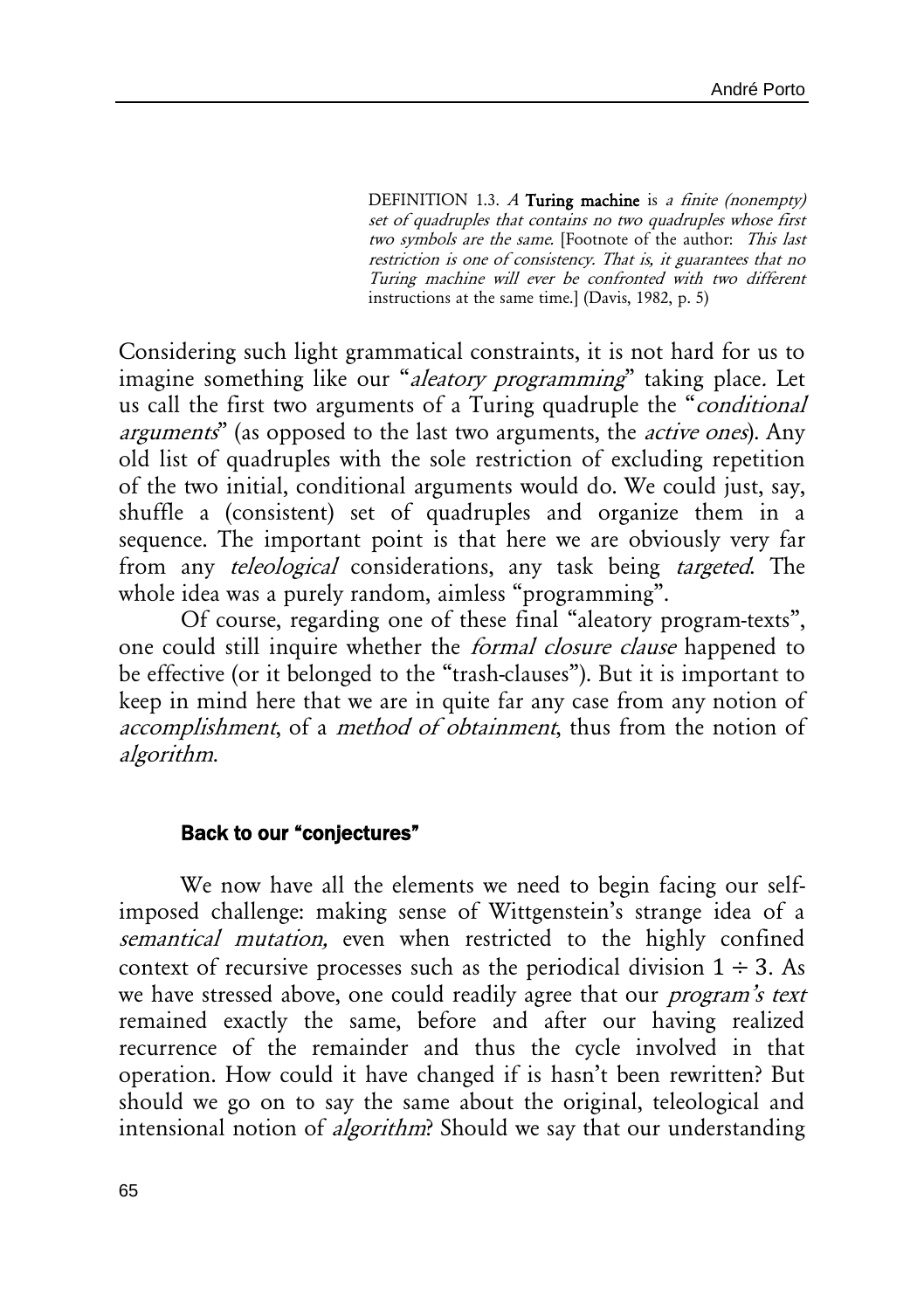of that operation, qua an algorithm (as opposed a program's text) remained exactly the same, before and after the realization of the cycle?

As we've seen, nothing is more crucial regarding the (teleological) concept of algorithm than its *goal*. Thus, the centrality of its concluding clause: the clause that determines nothing less than our finally having accomplished task which justifies us calling by that name. In the words of Kleene above, the rules of instructions which allow us recognize

> … that now we have the answer before us and to read it off, or else that we do not yet have the answer before us… (Kleene, 1995, p. 16)

So let us consider the concluding clause of our algorithm for the obtainment of the third part of 1. In the case of that algorithm, the concluding criterion was clearly the final obtainment of a 0 as the remainder. The text of that embodied that clause, "while ( $rem \neq$ 0)  $do$ " obviously didn't get transmuted just because of our realization of the cycle ("it just sits there on the page", in Hehner's words above). But what about our *views on the effectiveness* of that clause? Did that remained the same? It was stated there that we should conclude (a normative *should*!) our computation when we've found a digit "0" in the expansion of the remainder. But, after our realization of the cycle, what should we say about this *conclusive clause*? Does it even *make* sense now? How does one "look for a digit 0" in an expansion which cannot possibly contain anything else rather than 1's?

A direct consequence of realization of the cycle was that our very conclusive clause, " while  $(Rem_{(n)} \neq 0)$  do ", was really totally misconceived! How could one ever find a digit "0" in a cyclic expansion which *does not include that digit* in its cycle? Wittgenstein writes:

Similarly, suppose someone were looking for a product whose middle digit was 4, and I said "Multiply 19 by 34".

$$
\begin{array}{@{}c@{\hspace{1em}}c@{\hspace{1em}}}\n & 1 & 9 \\
 \times & 3 & 4 \\
 \hline\n & 7 & 6 \\
 \hline\n & 5 & 7 \\
 \hline\n & 6 & 4 & 6\n \end{array}
$$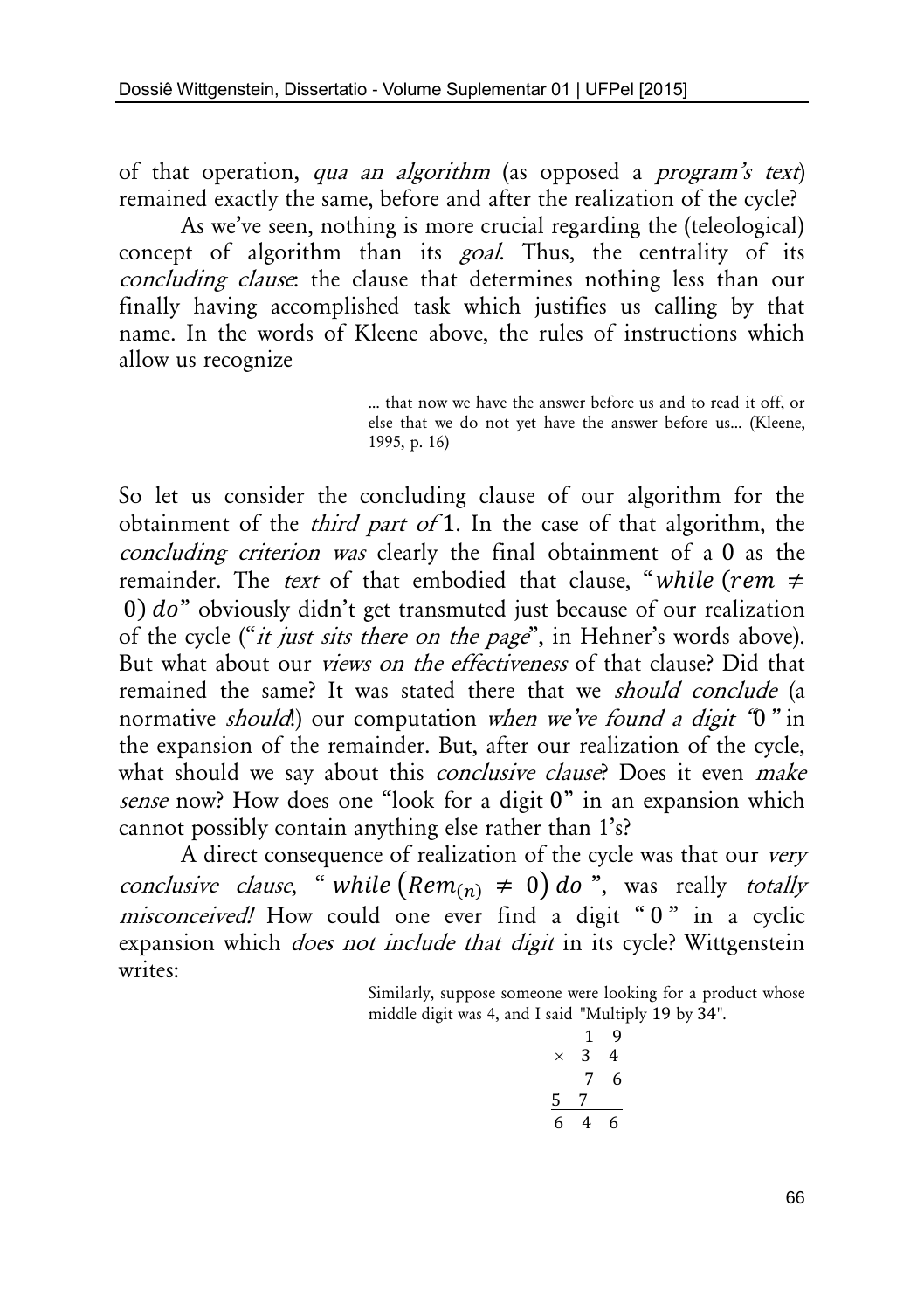What would it be like to look for a 5 in this result? I can imagine what it would be like to find a £5 note in a book, but can I imagine what it would be like to find a 5 in the result of this multiplication? I could rub out 4 and write 5; but this won't do. You could object that I have **written** 5, but not found 5. (Wittgenstein, Wittgenstein's Lectures: Cambridge 1932-1935, 1979, p. 183)

As Wittgenstein emphasizes over and over again, mathematical rules are not descriptive, they are prescriptive, normative. We are not saying that someone, say, "little Jonny" won't ever find a "0" in his expansion of the remainder of the division  $1 \div 3$  (and thus, quite proudly claim to have finally finished that operation!). What we are saying is that if any computing agent (either human or electronic) who "supposedly implements" that operation and ends up *implementing that clause* (and thus "*halting*"), the implementation would be immediately *disqualified*. Whatever happens to that agent, it couldn't possibly qualify at the same time as having "implemented that operation" and having "implemented its concluding clause". The two conditions are completely incompatible! This was our realization when we finally hit on the notion of cycle.

Another way of saying what we want to point out is that we have now comprehended that our conclusive clause while  $(Rem_{(n)} \neq$ 0) do is completely innocuous within our program. One could even "operationally erase it". We could substituted it, say, by a completely non-restrictive "1" (for "true"), as in "while (1) do"! The conditional clause would then simply be removed from our algorithm. It would not impose any condition whatsoever. But, based on our new mathematical insight, this new "program" would have (a normative "have") to prescribe the same operation, even though its conclusive clause has been erased! This is what we meant by calling it *innocuous*.

Of course, there is nothing in the notion of a program which demands any kind of *effectiveness* from it. A program is not something teleologically conceived. One can even have "random programming", as above. Its statements need merely to be grammatically correct, not effective in any way. One can have any amount of "*trash-clauses*" (i.e., innocuous ones) within programs, that would present no problem as far as its qualification as a program. It might not constitute a good

67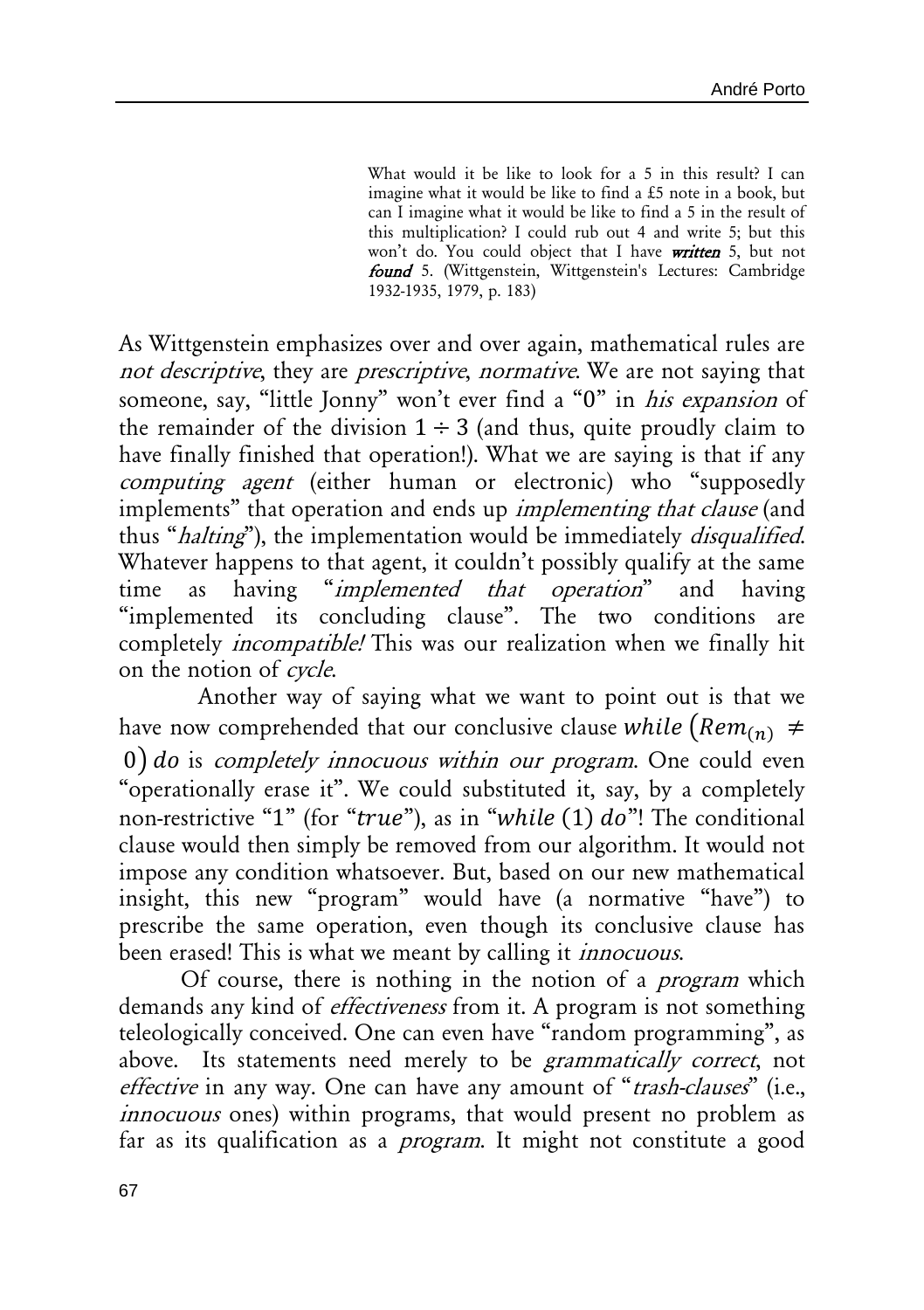programming technique, but from a purely "extensional point of view", it is ok. Trash clauses can still be part of the *program-text*. But should we also understand them as being part of our *algorithm*, even if they are completely ineffective? Can innocuous-clauses be part of a method of obtainment of something?

One does not usually find extensive discussions in the literature on the distinction between trash versus effective clauses. An important exception is:

> Call a state  $X$  of an algorithm  $A$  reachable if  $X$  occurs in some run of A. ... We do not assume, however, that  $\mathcal{S}(A)$  [the states of the algorithm  $A$ ] consists of reachable states only. ... Often it is simpler than the set of reachable states and thus more convenient to deal with. (Gurevich, 2000, p. 83)

Gurevich suggest disregarding the distinction between *trash* clauses and effective ones on account of convenience and simplicity. Should we accept his proposal based only on these flimsy grounds? Shouldn't we consider Gurevich's whole strategy of disregarding all intensional notions with no extensional counterpart as the very heart of the tendency were are opposing? As we said above, from the teleological point of view the acceptance of trash clauses amounts exactly to the blurring of the distinction of *formal programs* and teleological algorithms. In other words, according to our proposed version of Church's thesis as advocating precisely such identification, the problem regarding these clauses amounts to nothing less then accepting or rejecting Church's proposal! Trash clauses can belong to programs, but not to algorithms. This is the alternative construal we've been encouraging all along.

#### The Semantical Mutation Thesis

Let us pause for a while and review some of the important points we've achieved so far, trying to contrast the different approaches involved. Both classicists and intuitionists accept a completely abstract notion of an operation. The classicist construes these abstract entities directly as *extensions*, i.e., as an "abstract complete lists of partial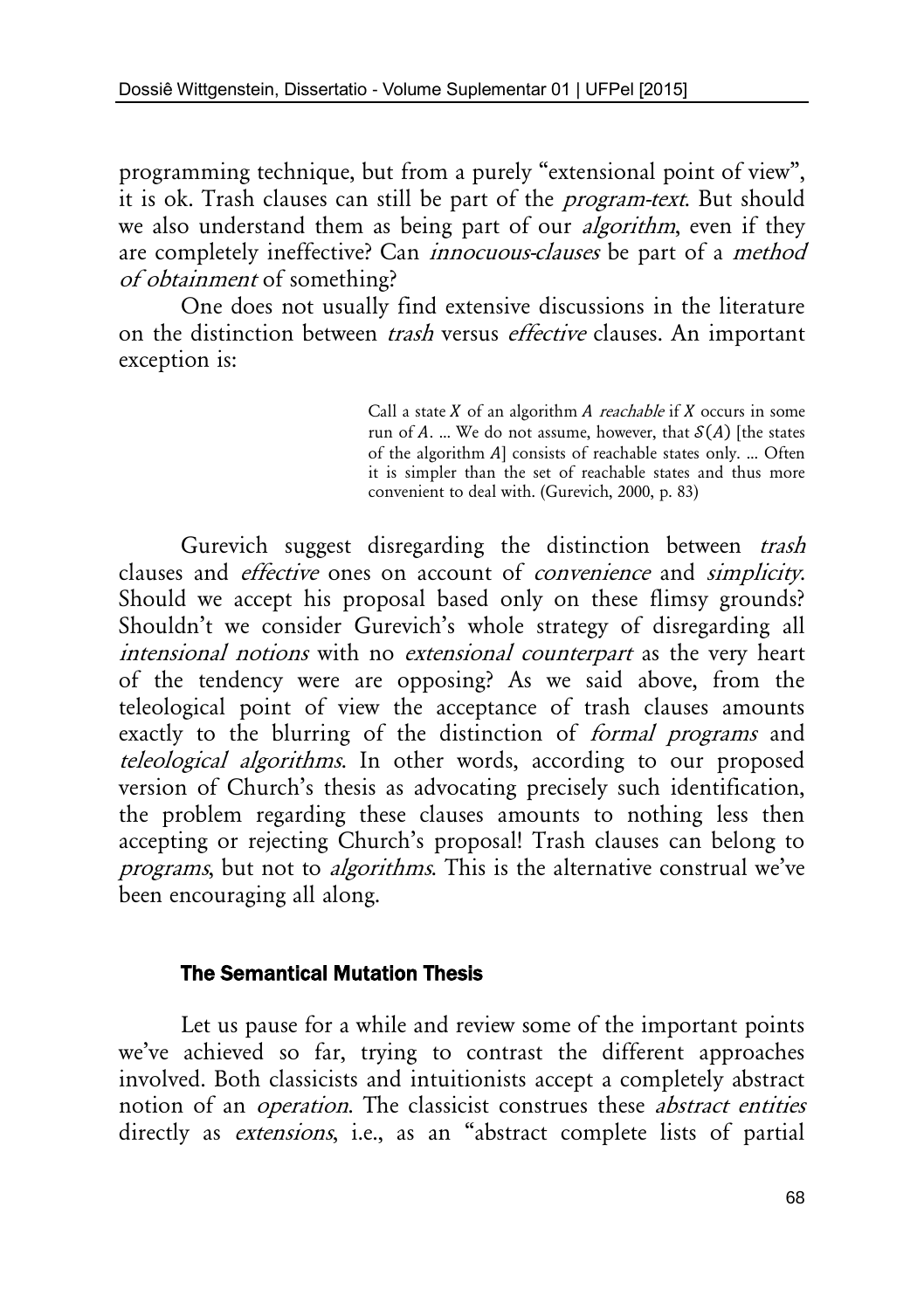results", the "final, correct results of an operation operated by no one at no particular time".

Intuitionists reject such construal as "abstract, platonic extravaganza". They insist on the idea that all talk of infinity should always be construed through reference to an underlying *method*. On cannot talk about an infinite expansion, an "infinite list of answers", except as a potential result of the application of a *generating method*. But one should not be deceived by concrete sounding terms such as, say, "construction", "generating method", etc.. The abstract character of this notion becomes clear, for example, when we consider the intuitionist's notion of existence (the one expressed by the intuitionist's existential quantifier, to be sure).

Once one has a method (a "constructive operation", say, for "generating" Pi's decimal expansion) and *any argument* belonging to the appropriate argument-domain (the natural numbers in this case) one cannot but conclude that the application of that operation on that argument somehow "exists" in a purely "abstract sense". Despite Dummett's famous protests regarding Pi's expansion:

> It seems that we ought to interpose between the platonist and the constructivist picture [a reference to Wittgenstein] an intermediate picture, say of objects springing into being in response to our probing. We do not make the objects but must accept them as we find them (this corresponds to the proof imposing itself on us); but they were not already there for our statements to be true of false of before we carried out the investigations which brought them into being" (Dummett, 1978, p. 185)

an intuitionist cannot but conclude that *there does exist* a digit corresponding, say, to the  $10^{10^{10^{10}}}$  decimal place of Pi's decimal expansion, even if its effective calculation would demand more seconds than the history of the universe since the Big Bang. We have a method and we have a *correctly typed argument*: intuitionistically we have to accept existence, some sort of "abstract existence".

The important question for us here is this: whereof does this "abstract confidence" of intuitionists (and classicists) comes from? The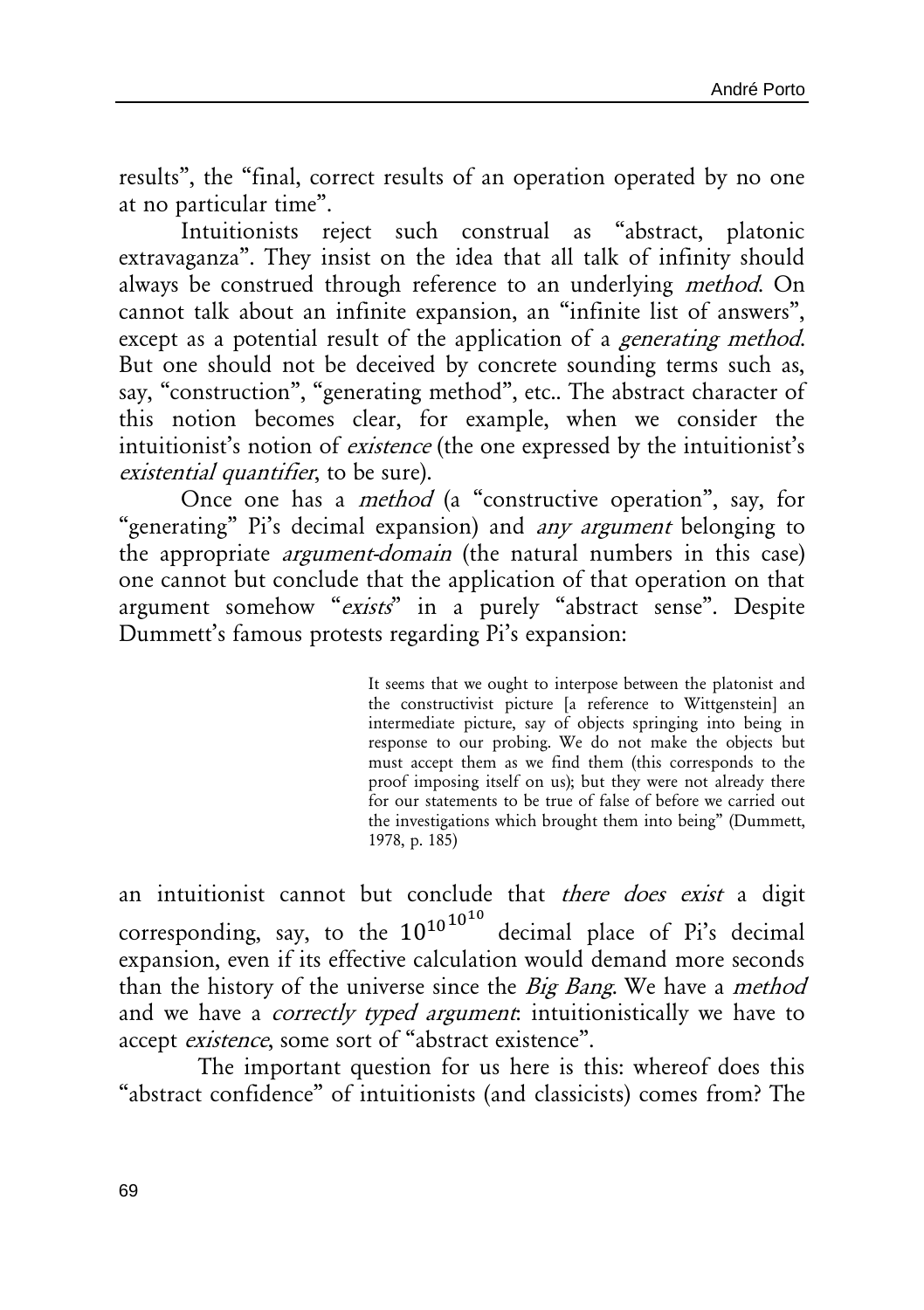answer we've suggested above was: from a pretense ability of a little program-text such as:

```
{
int divisor, dividend, quo, rem;
dividend = 1;
divisor = 3;
\alphauo = dividend ÷ divisor;
rem = dividend – (quo \times divisor);
print (quo);
while (rem \ 0){
  quo = (10 \times \text{rem}) \div \text{divisor};
  rem = (10 \times rem) – (quo \times divisor);
  print (quo);
   }
}
```
to "run ahead of us and fix the intended "extension of a function" much before anyone ever actually calculates this or that value" – even the  $10^{10^{10}}$ <sup>th</sup> decimal place of that expansion we've mentioned above. All this "abstract existence" is fully endorsed by the crucial intuitionist's notion of possibility in principle.

From our point of view, both the intuitionist's and the classicist's proposals are thus based on a postulation of a sort of "*definitional power*" a little text like that is supposed to have, an ability of singularly fix the entire intended expansion-list of the new operation, completely insulated from all future mathematical upheavals, of all novel mathematical revolutions. Thus according to those views, the identity of the defined-operation would be eternally secured by such syntactical constructions, such program-texts. In a sort of aristotelian vision, those documents would somehow possess a "potentiality property" incarnated in their very structure which would allow them to fix once and for all the very expansion intended in all future and even counterfactual occasions.

Wittgenstein's retort would be: shouldn't one accept that new mathematical advances (such as our humble realization of the division's cycle) *may have some impact* on our very discrimination of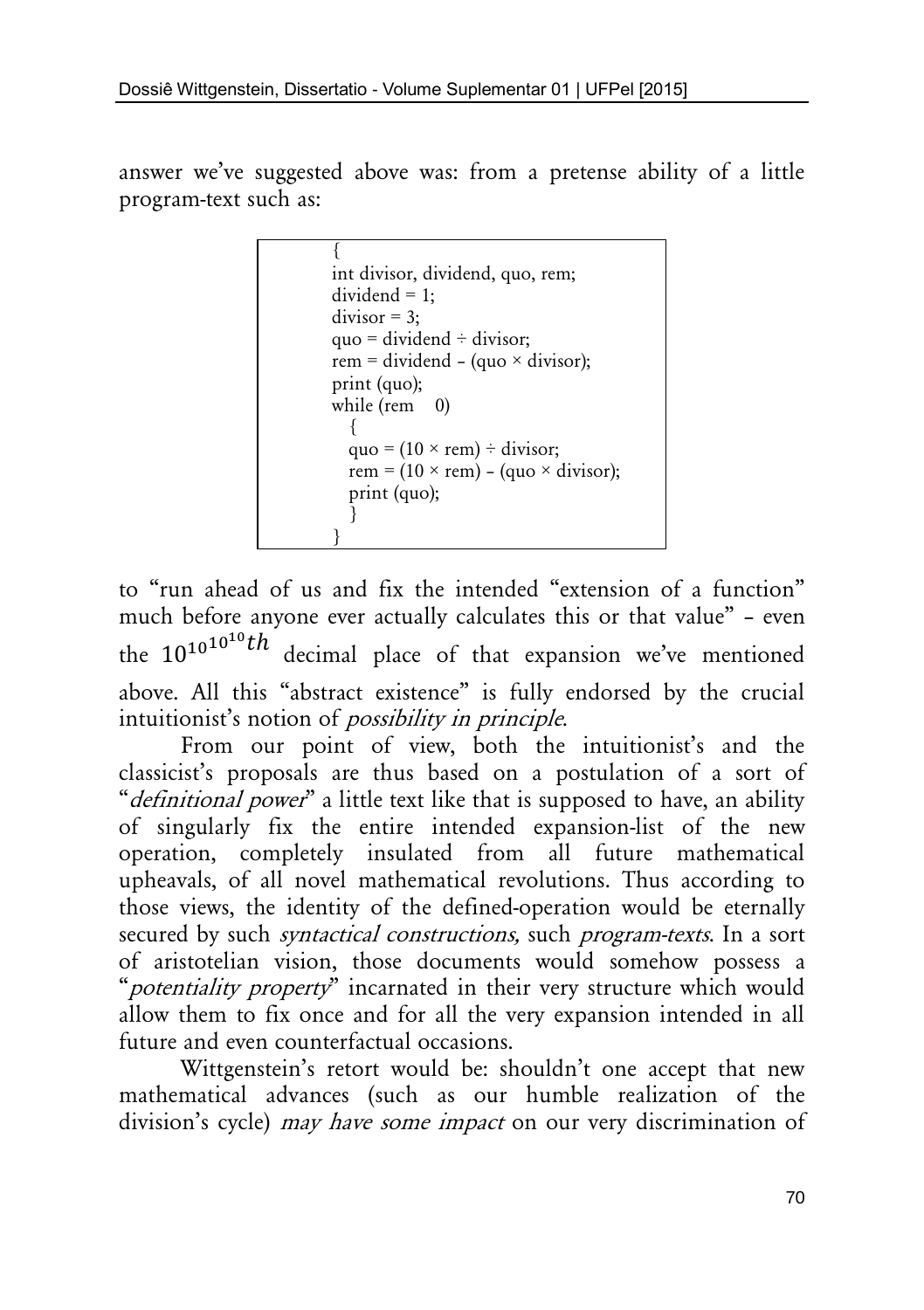what to classify as a (correct) implementation of the operations, quite independently of their original definitional texts? Should we really reject the idea that anyone of these new mathematical insights (recursion, infinity, etc.) could have any bearing on our judgment of implementation of those operations?

Let us imagine a full class of youngsters in the beginning of a new academic year, say, struggling to learn decimal division, but still with no concept of *recursion*. And let us picture them now, towards the end of that semester, after having realized the crucial cyclic property. Should we accept that the new mathematical insight would have no impact on their ability as implementers of that operation? Of course, one could never say that the "correction-standards" have actually changed: if an old calculation is now recognized to contain a mistake, it will be considered as *always having been wrong*, no matter the date of the new mathematical advances. It didn't "get to be wrong" or "became wrong".

Wittgenstein quite agrees with that: mathematical rules are atemporal, they don't prescribe standards of correction only for this or that period of time.

> "The 100 apples in this box consist of 50 and 50" – here the non-temporal character of "consists" is important. For it doesn't mean that now, or just for a time, they consist of 50 and 50. (Wittgenstein, 1983, pp. 74, § 101)

For him, mathematical advances do have a *retroactive impact*: they can overrule past attempts as errors. This is part of their "grammar", as the philosopher would say. We don't even have to evoke Wittgenstein for that point. Concerning proofs, instead of calculations, Dag Prawitz writes:

> If it turns out that we have made a mistake when trying to prove an assertion and that, in fact, what is asserted is false, then we say that we did not really have a proof. We only thought that we had a proof, but we did not really have one. This is how we use the notion of proof. (Prawitz. Proofs Verifying Programs and Programs Producing Proofs: A Conceptual Analysis. Pg. 83)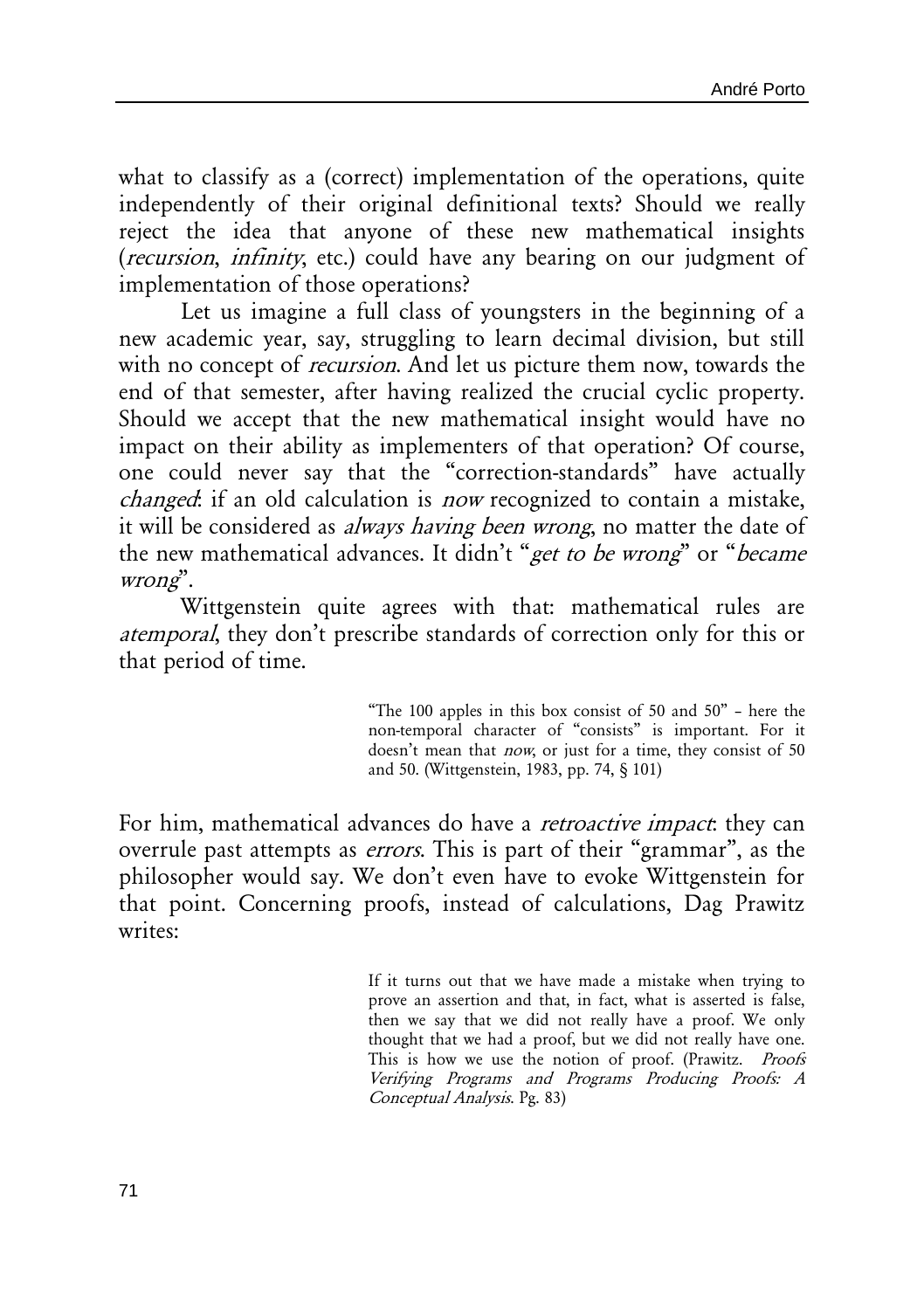But the important question here is this: even if we do accept the "grammatical point" above – as Wittgenstein surely does – should one advance one step ahead then and posit an "abstract entity" which would some how "incarnate the intended operation" once and forever, "eternally"? Should we follow the classicist's metaphor and imagine a "marvelous complete list of answers", a sort of "mathematical meter-of-Paris, carefully preserved in some platonic ideal museum"? Or, alternatively, should we insist, as the intuitionists do, on introducing a "quasi-empirical force", an "abstract trigger", which would remain eternally operative and, once again, function as a sort of "abstract *paradigm*" for that operation? *Do we need* to posit the "*list*", or else, the "force"? Could we not remain satisfied solely with the "grammatical note" above – mathematical advances have a retroactive impact – and let the rest go?

One could adopt Church's intentional lambda notation in order to further elucidate Wittgenstein's alternative view vis-à-vis the more traditional proposals. According to both intuitionists and classicists, we are dealing with one and the same abstract object, either before or after the "mathematical improvement". As we have seen, for the classicists this abstract object would be an extensional construed entity, a Set:

$$
\{(n, q_n) : (1 \div 3)_{(n)} = q_n\}
$$

whereas for an intuitionist the enduring equally abstract object would be an intentionally construed entity, a Method of obtainment.

 $[\lambda n : \mathbb{N} \cdot (1 \div 3)_{(n)}]$ 

With the intentional notion at our disposal, one could represent Wittgenstein's *semantical mutation* quite graphically by saying that, contrary to the more familiar proposals, in Wittgenstein's construal of the mathematical episode, one has a different concept of division, before and after the mathematical improvement. Before the advance, one would equate the concept of the *division* with whatever *satisfied* the algorithm. Thus, employing Church's intentional lambda notion, we could represent that concept as: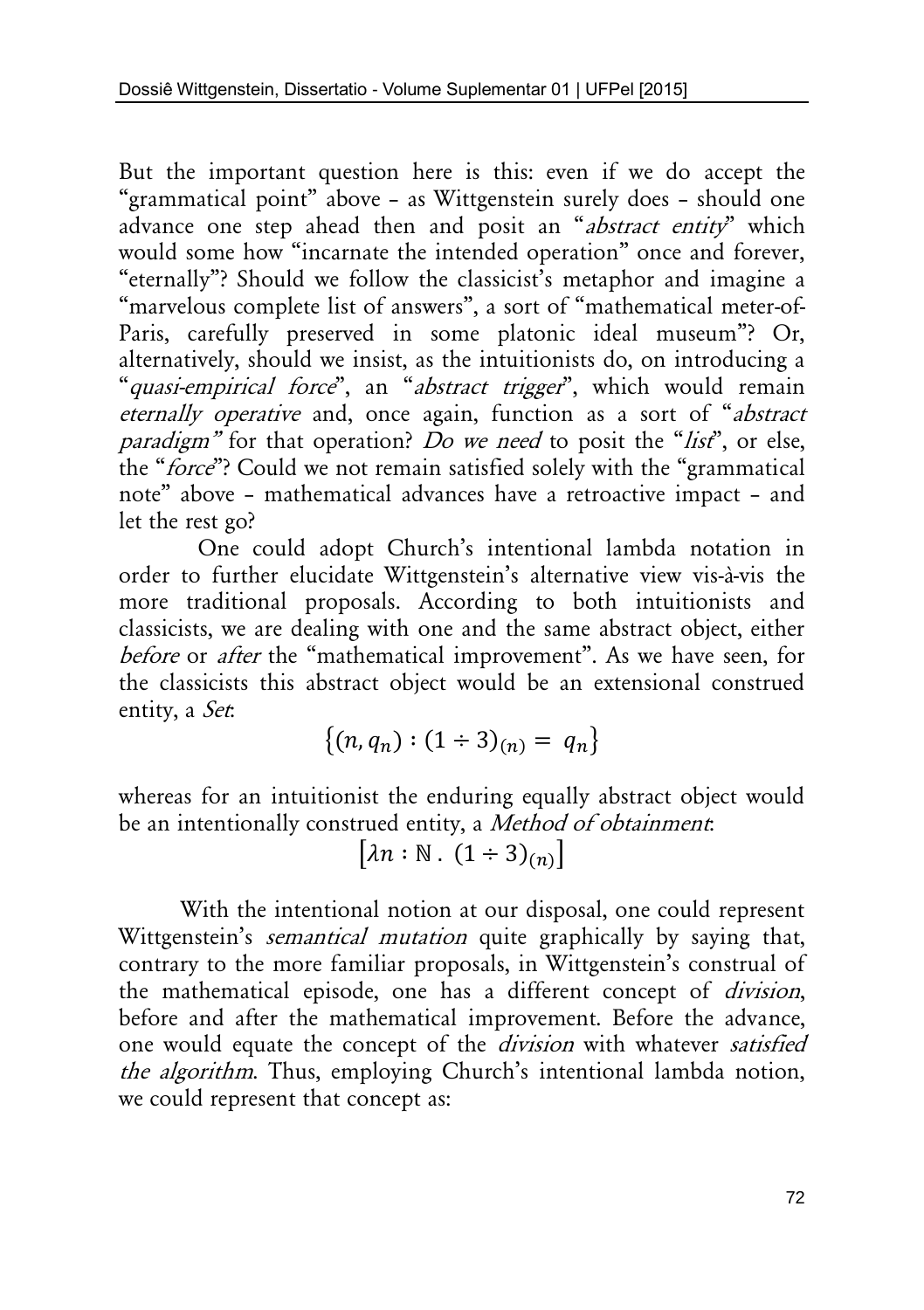## $[\lambda ep : Emp_{on}.$  Satisfaction of the Algorithm(ep)]

After the proof, according to Wittgenstein, a number of *new* definitional notes (new Merkmale) were added to the original construal of that operation, new definitional criteria for its implementation, thus completely revamping the old notion into a quite novel conception of that simple operation. Once again we could represent this new concept as:

## $[\lambda ep : Emp_{on}.$  Sat the Algthm(ep)  $\land$  Recurs(ep)  $\wedge$  NonTerminates(wp)  $\wedge$  ...]

We could then finally fulfill our self-imposed task of explaining just what conceptual change Wittgenstein had in mind in a conjecturesettling (in a situation like that of the division  $1 \div 3$ ) by directly "*drawing*" the intended conceptual mutation, say, as:

#### $[\lambda ep : Emp_{on}.$  Satisfaction of the Algorithm(ep)] Before the mutation

#### $[\lambda ep : Emp_{on}.$  Sat the Algthm(ep)  $\wedge$  **Recurs(ep)**  $\wedge$  NonTerminates(wp)  $\wedge ...$ ] After the mutation

As we pointed out above, even our views on the text of the original definition (the *program*) have changed. The very conclusive clause of the original definition of that operation was discarded as misconceived; it was necessarily inapplicable. We have thus a completely new intentional stance towards that operation, an intentional view which according to Wittgenstein should never be equated to the original conceptions.

> And the discovery of the periodicity is really the construction of a new sign and a new calculus. For it is misleading to say that this discovery consists in our having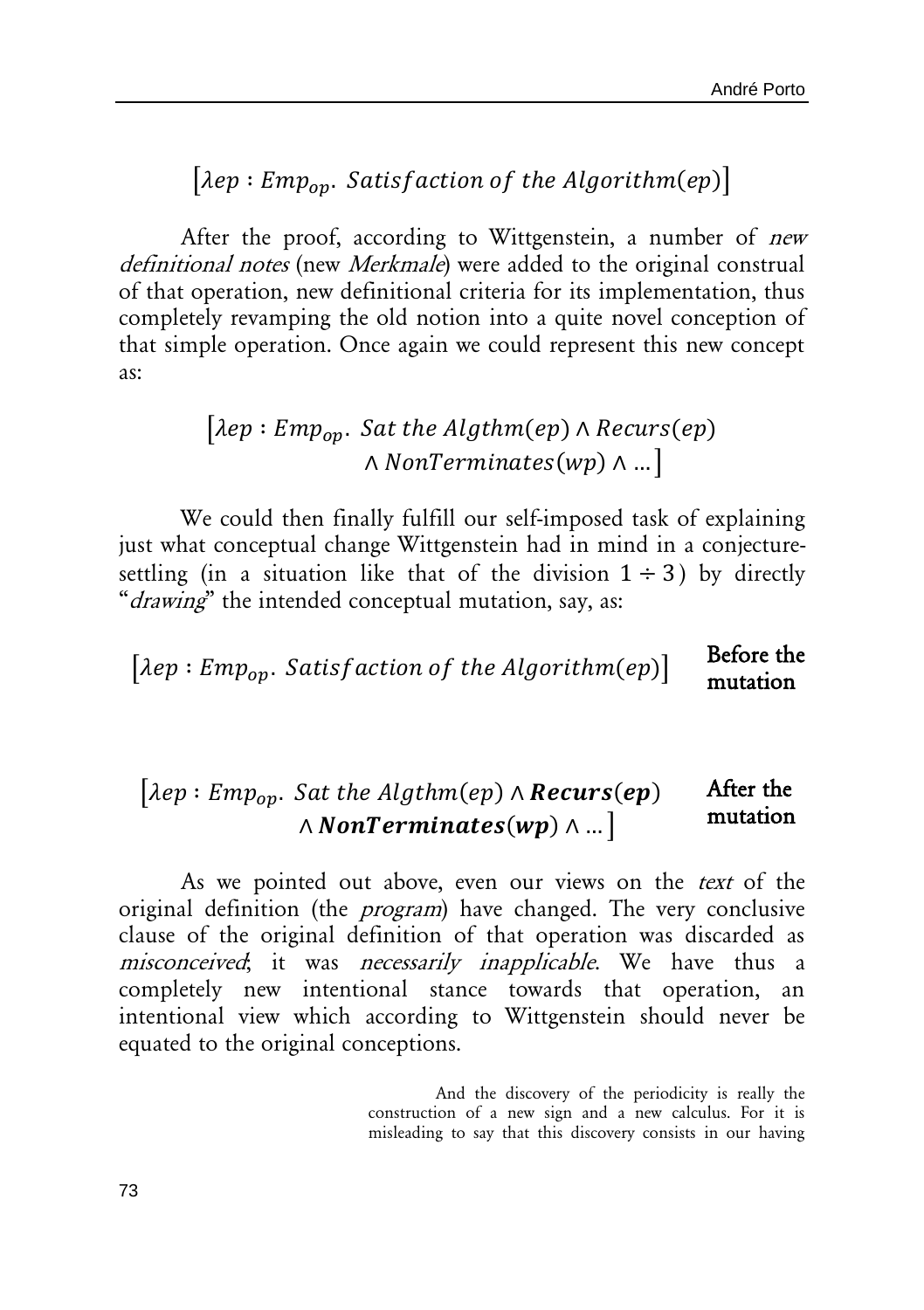noticed that the first remainder is equal to the dividend. For if we had asked someone unacquainted with periodic division: "Is the first remainder in this division equal to the dividend?", of course he would have answered "Yes"; so he would have noticed this. But in noticing it he wouldn't have had to notice the periodicity; that is, in noticing it he would not have discovered the calculus with the signs  $a \div b = c$ . (Wittgenstein, 2005, p. 451)

### **Bibliography**

Bernays, P. (1986). Commments on Remarks on the Foundations of Mathematics. In S. Shanker, Ludwig Wittgenstein: Critical Assessments (pp. 165-182). London: Routledge.

Bishop, E. (1986). Selected Papers. Philadelphia: World Scientific. Cleland, C. (2001). Recipes, Algorithms, and Programs. Minds and Machines , 11, pp. 219-237.

Davis, M. (1982). Computability and Unsolvability. New York: Dover. Diamond, C. (1991). The Realistic Spirit. Cambridge: The Mit Press.

Dummett, M. (1977). Elements of Intuitionism. Oxford: Claredon. Dummett, M. (1978). Truth and Other Enigmas. Cambridge: Harvard University Press.

Frascolla, P. (2004). Wittgenstein on Mathematical Proof. In A. Coliva, & E. Picardi, Wittgenstein Today (pp. 167-184). Padova: Poligrafo. GERRARD, S. (1991). Wittgenstein's Philosophies of mathematics. Synthese , 87, pp. 125-142.

GLOCK, H.-J. (1996). A Wittgenstein Dictionary. London: Wiley-Blackwell.

GUREVICH, Y. (2000, July). Sequential Abstract-State Machines Capture Sequential Algorithms. ACM Transactions on Computational Logic , 1 (1), pp. 77-111.

Gurevich, Y., & Deschowitz, N. (2008). A Natural Aximatization of Computability and a Proof of Church's Thesis. Bulletin of Symbolic Logic , 14 (3), pp. 299-350.

HILBERT, D., & Ackermann, W. (1928). Grundzüge der Theoretischen Logik (1st ed.). Berlin: Springer.

KLEENE, S. (1938). Notation for Ordinal Numbers. Journal of Symbolic Logic , 3 (4), pp. 150-5.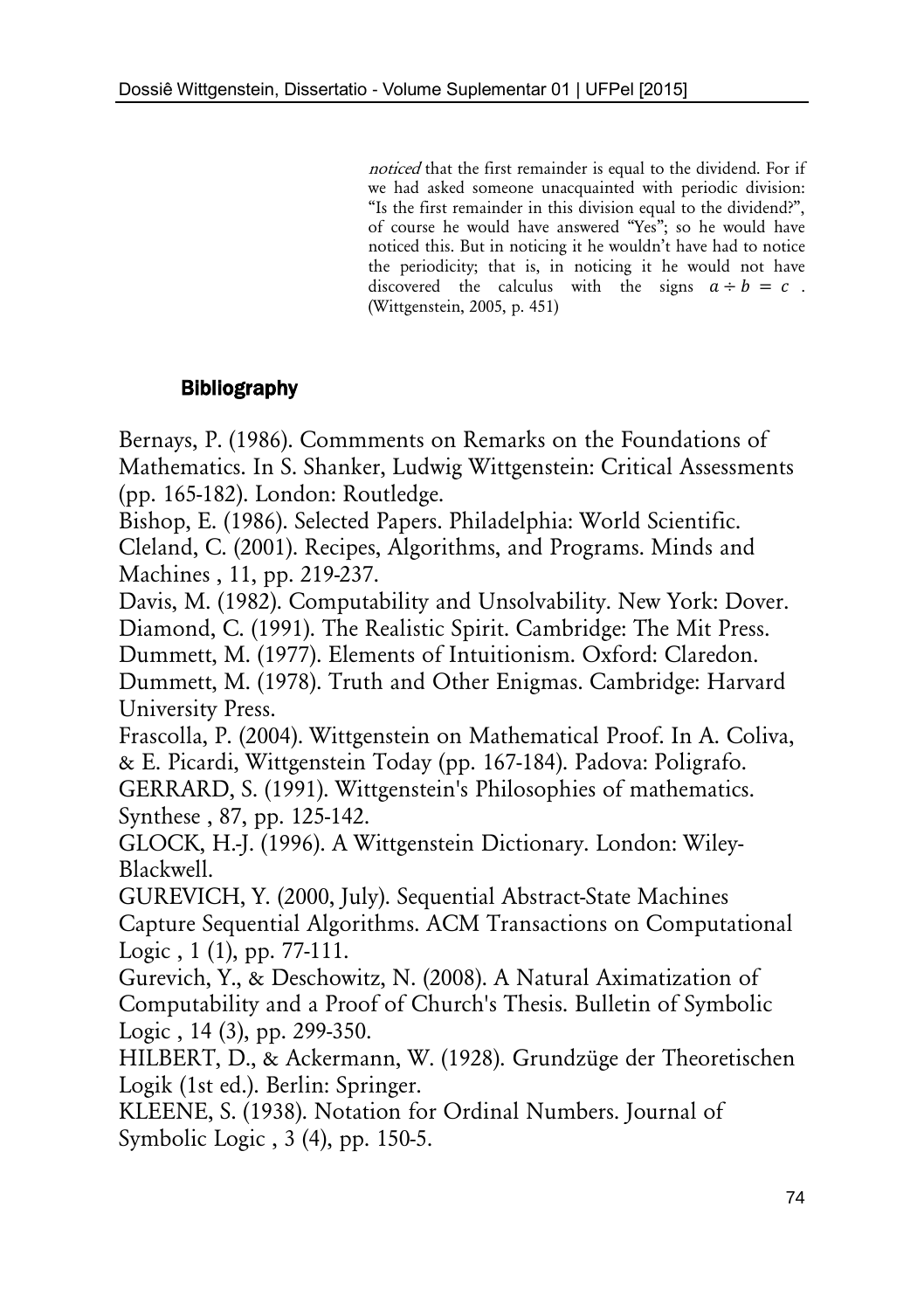KLEENE, S. (1995). Turing's Analysis of Computability, and Major Applications of it. In R. Herken, The Universal Turing Machine: A Half-Century Survey. Wien: Springer-Verlag.

Mac Lane, S. (1986). Mathematics: Form and Function. New York: Springer-Verlag.

MARION, M., & Okada, M. (2012). Wittgenstein et le lien entre la signification d'un énoncé mathématique et sa preuve. Philosophiques , 39 (1), pp. 101-124.

MARTIN-LÖF, P. (1991). A Path from Logic to Metaphysics. In Atti del Congresso Nouvi della logica e della filosofia della scienza (pp. 141- 149). Bologna: Clueb.

(1984). Intuitionistic Type Theory. Naples: Bibliopolis.

PANJVANI, C. (2006). Wittgenstein and Strong Mathematical Verifcationism. The Philosophical Quartely , 56 (224), pp. 406-425. PETER, R. (1959). Rekursivität und Konstructivität. In A. Heyting, Constructivity in Mathematics. Amsterdam: North-Holland. PORTO, A. (2013). Rule Following and Functions. O que nos faz

pensar , 33, pp. 63-109.

POST, E. (2004). Finite Combinatory Processes. Formulation I. In M. Davis, The Undecidable: Basic Papers on Undecidable Propositions, Unsolvable Problems and Computable Functions (pp. 288-291). Mineola: Dover Publications.

PRAWITZ, D. (1977, April). The conflict between Classical and Intuitionistic Logic. Theoria , 43, pp. 2-40.

PUTNAM, H. (2007). Wittgenstein and the Real Numbers. In A. Crary, Wittgenstein and the Moral Life Essays in Honor of Cora Diamond (pp. 235-250). Cambridge: MIT.

Säätelä, S. (2011). From Logical Method to 'Messing About':

Wittgenstein on 'Open Problems' in Mathematics. In M. McGinn, & O. Kuusela, The Oxford Hanbook on Wittgenstein (pp. 162-182). Oxford: Oxford.

Schroeder, S. (2012). Conjecture, Proof, and Sense, in Wittgenstein's Philosophy of Mathematics. In C. Jäger , & W. Löffler, Epistemology: Contexts, Values, Disagreement. Proceedings of the 34th International Ludwig Wittgenstein Symposium in Kirchberg (pp. 459-471). Frankfurt: Ontos.